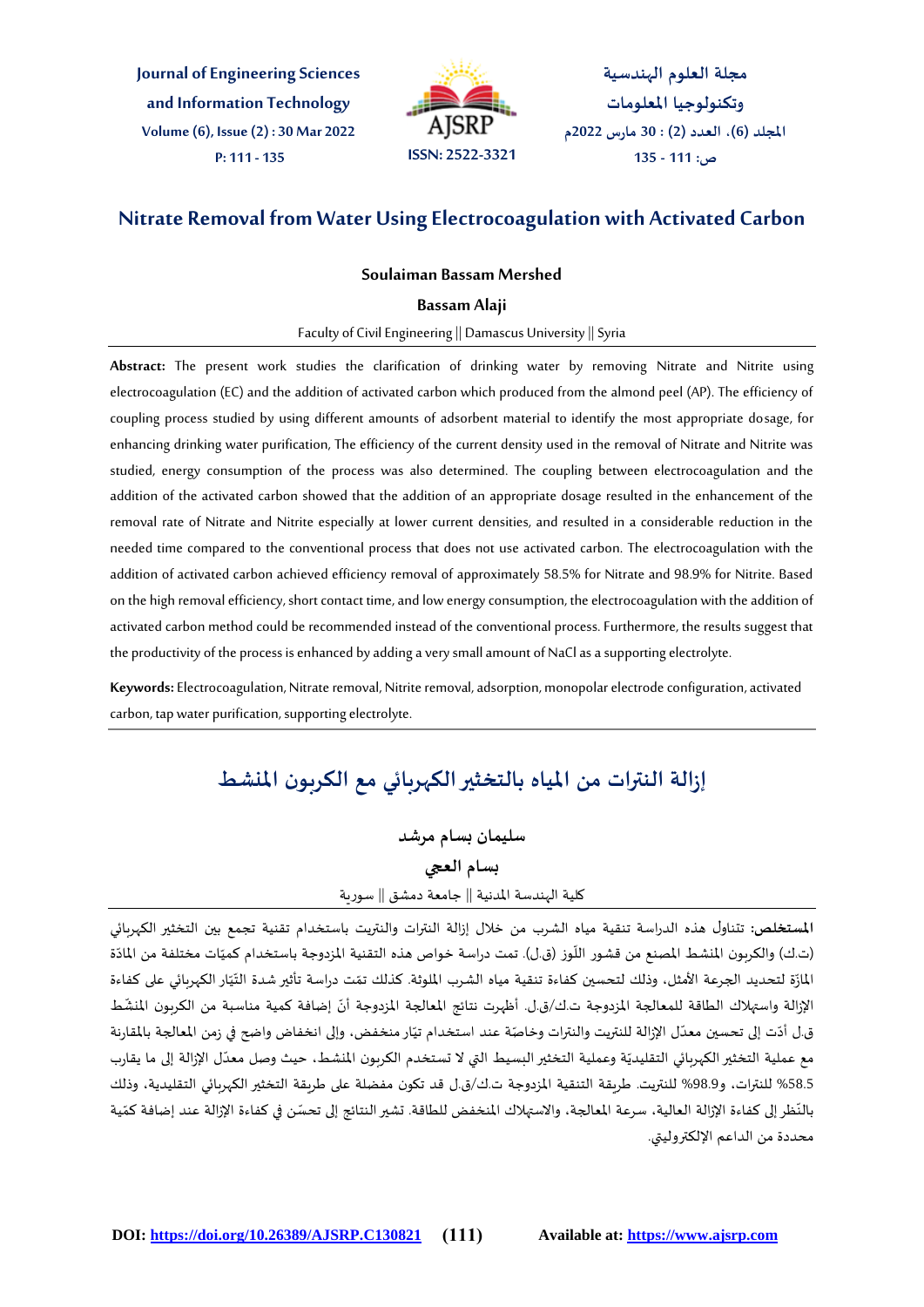َّا**لكلمات المفتاحية:** التخثير الكهربائي، إزالة النترات، إزالة النتريت، امتزاز، مجموعة أحادية القطب، فحم منشَّط، تنقية مياه الصنبور، داعم إلكتروليتي.

# **1- Introduction**

The main objective of the study is to investigate the influence of electrocoagulation (EC) process parameters using Iron (Fe) electrodes to remove Nitrates and Nitrites from tap water, and then studies the efficiency of the coupling of electrocoagulation and the adsorption on active carbon (AC).

# **1.1- Theoretical framework**

Nitrate ( $\overline{\rm NO_3^-}$ ) uses in many industrial technologies (such as industries of explosives, glasses, and inorganic fertilizers, etc.) leads to contamination of the water and the environment and threatens public health because of the hazardous properties of Nitrate. Nitrate can cause eutrophication problems and toxicity in water.

Nitrates might result in mutagenicity, teratogenicity, and birth defects, contribute to the risks of non-Hodgkin's lymphoma, bladder, ovarian cancers, which play a role in the etiology of insulin-dependent diabetes mellitus and the development of thyroid hypertrophy, or cause spontaneous abortions and respiratory tract infections.

Indirect health hazards can occur as a consequence of algal toxins, causing nausea, vomiting, diarrhea, pneumonia, gastroenteritis, hepatoenteritis, muscular cramps, and several shellfish poisoning syndromes. Other indirect health hazards can also come from the potential relationship between Nitrate and human infectious diseases such as malaria and cholera (Camargo and Alonso, 2006, Olawuyi, O. J. et al., 2020, Semitsoglou-Tsiapou, S. et al., 2018).

Nitrate formed by the biochemical activities of microorganisms or added in chemically synthesized forms to the lithosphere and biosphere enters hydrosphere with relative ease, as all these environmental components are dynamically interconnected. The high solubility of Nitrate in water and its low retention by soil particles make it a major component of groundwater in areas of high Nitrate formation. Nitrate enters the human body through the use of groundwater for drinking and causes several health disorders, namely, methemoglobinaemia, gastric cancer, goiter, birth malformations, hypertension, etc., when present in high concentration in drinking water (Majumdar et al., 2000, Olawuyi, O. J. et al., 2020, Semitsoglou-Tsiapou, S. et al., 2018).

The World Health Organization (WHO) has set the maximum allowable concentration of Nitrate in drinking water at 50 mg/l and 10 mg/l of Nitrite (measured as  $\rm NO_3^-$  ,  $\rm NO_2^-$  respectively (Organization, 2004, Uzun, H. I. et al., 2019).

Nitrate is a stable and highly soluble ion with low potential for co-precipitation or adsorption. These properties make it complicated and expensive to be removed from the water.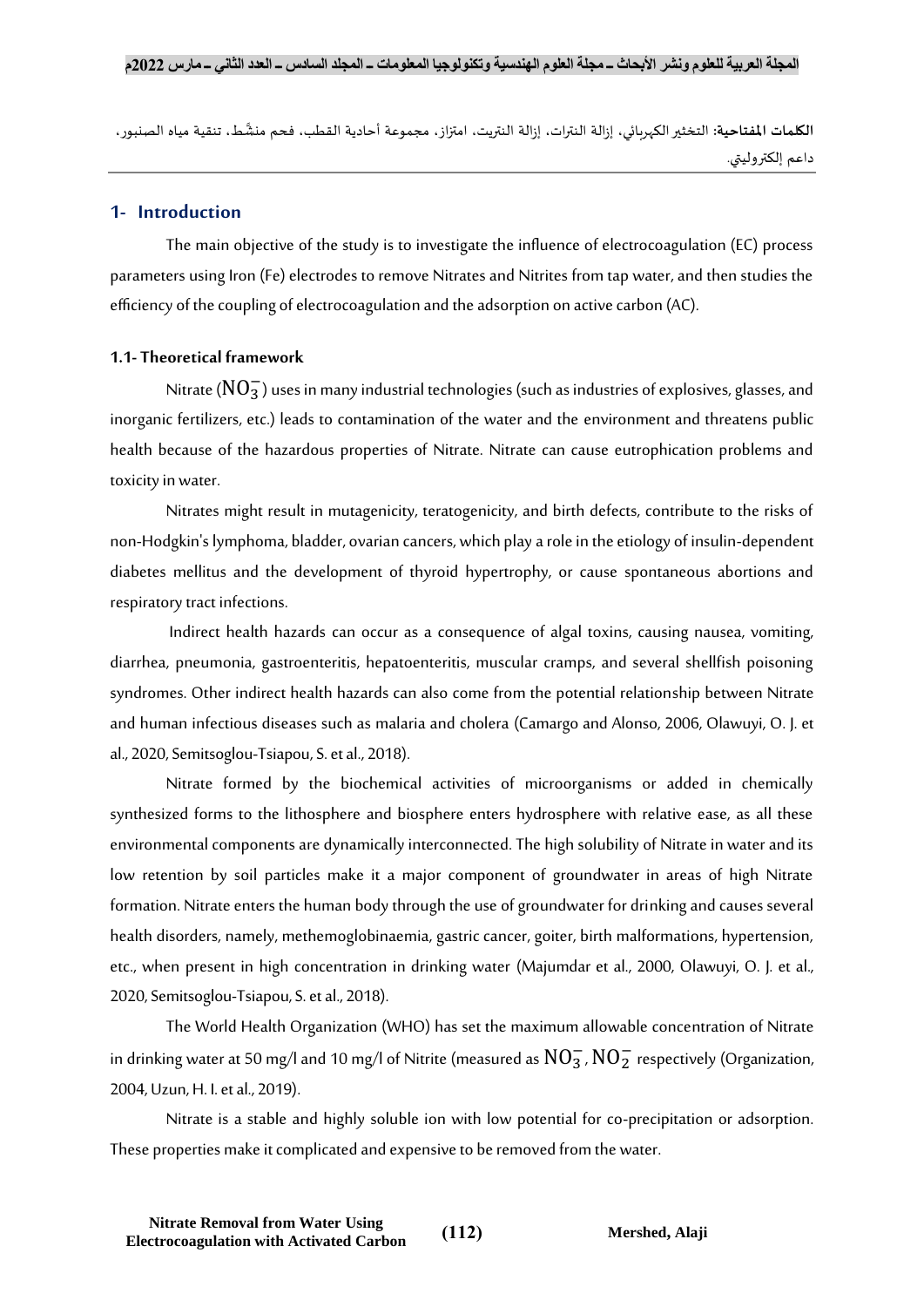#### **المجلة العربية للعلوم ونشر األبحاث ــ مجلة العلوم الهندسية وتكنولوجيا المعلومات ــ المجلد السادس ــ العدد الثاني ــ مارس 2022م**

Different technologies are used to remove Nitrate and Nitrite from water including ion-exchange (IX) (Nujić, M et al., 2017, Mendow, G., Grosso, C. I., Sánchez, A., & Querini, C. A., 2017, Primo et al., 2009), adsorption onto various materials (Ghadiri, S. et al, 2017, Hui, C. et al, 2018, Öztürk and Bektaş, 2004), electrodialysis (ED) (Belkada, F. et al., 2018, Albornoz, L. L. et al., 2019, Sahli et al., 2008), nanofiltration (NF) / reverse osmosis (RO) (Jadhav, S. V. et al., 2016, Yousefi, N. et al., 2016, Richards et al., 2010), biological denitrification (Zhang, Z. et al., 2018, Cao, S., & Zhou, Y., 2019, Wang et al., 2009), chemical reduction (Guo, J. et al., 2018, Seraj, S. et al,. 2017, Suzuki et al., 2012) and electrochemical reduction (Zhang, Y. et al., 2018, Dreyse et al., 2011, P., Li et al., 2009).

All membrane-based technologies and ion exchange cannot decompose Nitrate. However, it creates secondary wastes. Ion exchange requires high maintenance of the media. Biological denitrification is opposed because it also needs intensive maintenance, constant supply of organic substrates, and it requires a biomass sludge disposal and and it keeps biological traces in treated water. Microbial processes are time-consuming process and sometimes it is practically difficult to incomplete compared with chemical reduction. (Ait-Ahmed, N. et al., 2017, Zhang et al., 2005).

Compared with the chemical reduction of Nitrate, the electrochemical method might be the most favorable one. Among the electrochemical methods, electrocoagulation (EC) is suggested to be a practical choice for both economic and environmental aspects. EC process is known to be simple, reliable, and costeffective method for industrial wastewater and other related water management issues without the need for additional chemicals, and thus, without the production of secondary pollution (Chen, 2004, Darban, A. K. et al., 2020).

EC is an efficient technique since adsorption of hydroxide on mineral surfaces is 100 times better than on precipitated hydroxides when metal hydroxides are used as a coagulant. It requires low maintenance with no moving parts. EC needs low current densities, and it can be run even by green technologies. EC produces less sludge. Gas bubbles produced during the process can enhance flotation (which is good for the sludge removal. Furthermore, its electrochemical-based systems suits the automation, allows using smaller systems, and instead of using chemicals, the systems employ only electrons for water treatment (Darban, A. K. et al., 2020, Zaroual et al., 2009, Zaied and Bellakhal, 2009).

In recent years, there is much interest in using EC for the treatment of industrial wastewater containing, phosphate (Hashim, K. S. et al., 2019, Vasudevan et al., 2008), fluoride (Drouiche et al., 2012, López-Guzmán, M. et al., 2019), boron (Chen, M. et al., 2020, Isa et al., 2014), sulfide, sulfate and sulfite ions (Murugananthan et al., 2004, Soltanian, M. et al., 2016), humic acids (Barhoumi, A. et al., 2019, Ghernaout et al., 2014), and heavy metals (Al Aji et al., 2012,El-Ashtoukhy, E. et al., 2020).

EC was investigated by various workers for Nitrate removal (Kumar and Goel, 2010, El-Shazly et al., 2011, Vasudevan et al., 2010, Ghanim and Ajjam, 2013, Hossini and Rezaee, 2014, Sharma and Sobti,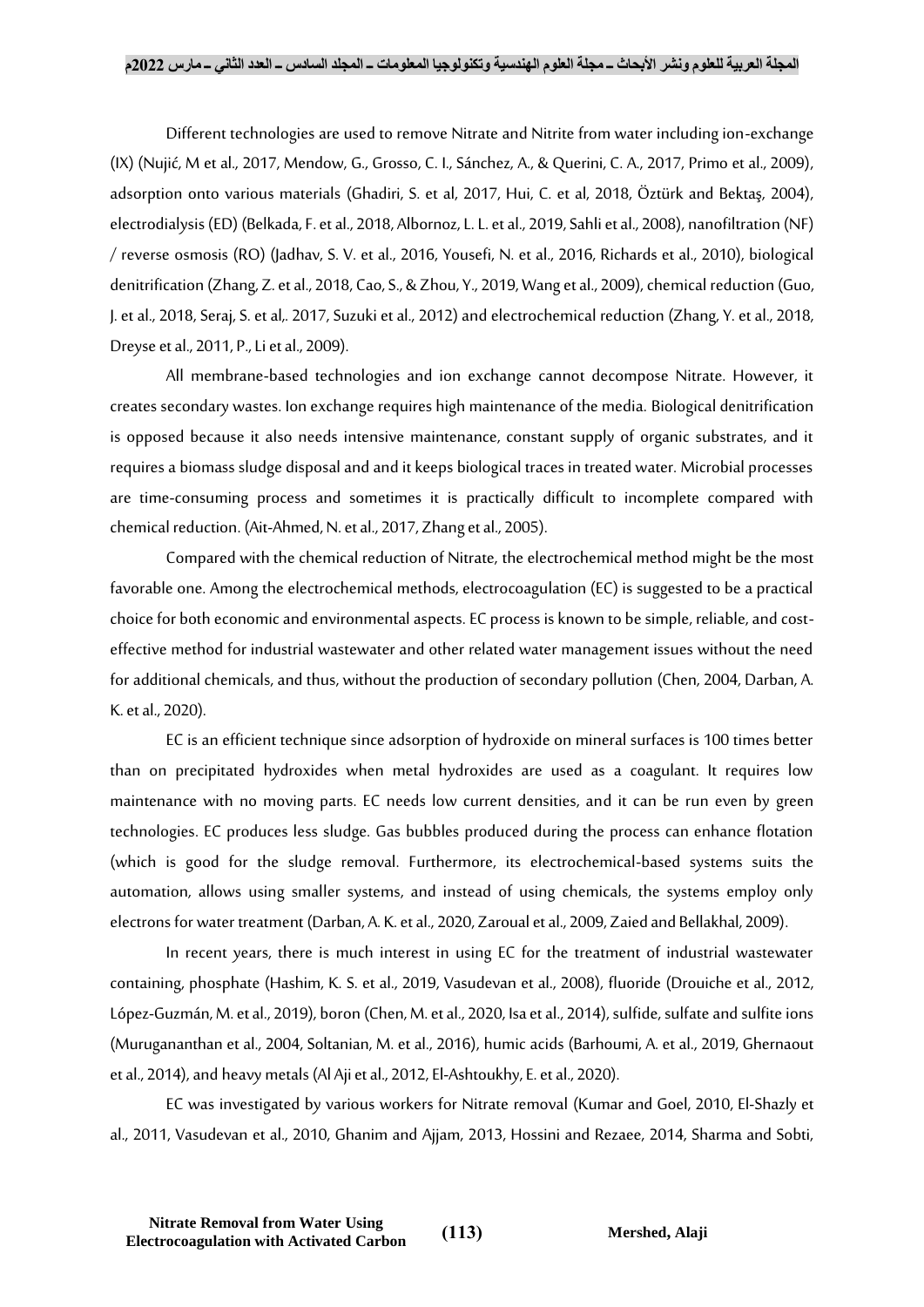2012), and Nitrite removal (Nazlabadi, E. et al., 2019, Amarine, M. et al., 2020). These studies show the successful removal of Nitrate and Nitrite from polluted water.

Currently, there are many studies on the development of low-cost adsorbents, namely by using waste materials for that purpose. Also, several reviews report a great deal of work done on their application for the removal of specific pollutants from the aqueous phases, such as Nitrate (Bhatnagar and Sillanpää, 2011, Demiral and Gündüzoğlu, 2010, Sulyman, M. et al., 2017).

Several suitable by-products agricultural including olive cakes, olive stone, date stone, cherry stones, tobacco stems, rice husk, rice straw, rice bran, wheat straw, grape seeds, cotton stalks, corn cob, waste tea, waste apricot, sawdust, sugar canes, mango pit, durian shell, herb residues, coffee husks, almond shell, and almond peel have been investigated in the last years as AC precursors and are still receiving good attention (Danish, M. et al., 2018, Dias et al., 2007).

The addition of activated carbon as an adsorbent to the process resulted in a fast increase in the removal efficiency especially at lower current densities, and resulted in minimizing the operating time compared with the conventional electrocoagulation process (de Carvalho, H. P. et al., 2015, Secula, M. S. et al., 2012).

There are two procedures to use activated carbon, as a coupling process (simultaneously with the electrocoagulation) or as a separated process (after the electrocoagulation). When activated carbon adsorption is applied as a seperated step to complete the treatment, the acute toxicity decreased ( GilPavas, E. 2019), another paper (Barhoumi, A. et al., 2019) showed that due to large concentrations of Humic acid (HA), the cellulose-based industries produce large volumes of wastewater which are difficult to treat In subsurface water, HA reacted with active chlorine to produce carcinogenic compounds. carcinogenic compounds causing different ecological problem and danger human health.

It has been observed from the experimental results *(Barhoumi, A. et al., 2019)* that combination of electrocoagulation with adsorption on GAC notably reduces the treatment duration without inducing a strong increase in cost. The current study extends the investigation of these promising processes. The results suggest that combining adsorption onto AC with EC could greatly improve the economics of treatment of wastewaters

In this present study, the adsorption process using low-cost adsorbents (almond peel - AP) has been coupled with electrocoagulation for Nitrate removal enhancing to avoid the operational difficulties and high cost of electrocoagulation process for large-scale treatment of tap water rich in Nitrate or Nitrite. The effect of initial Nitrate or Nitrite concentration, current density, treatment time, initial pH, and adsorbent concentration was explored and discussed on the removal efficiency to determine the optimum operational conditions.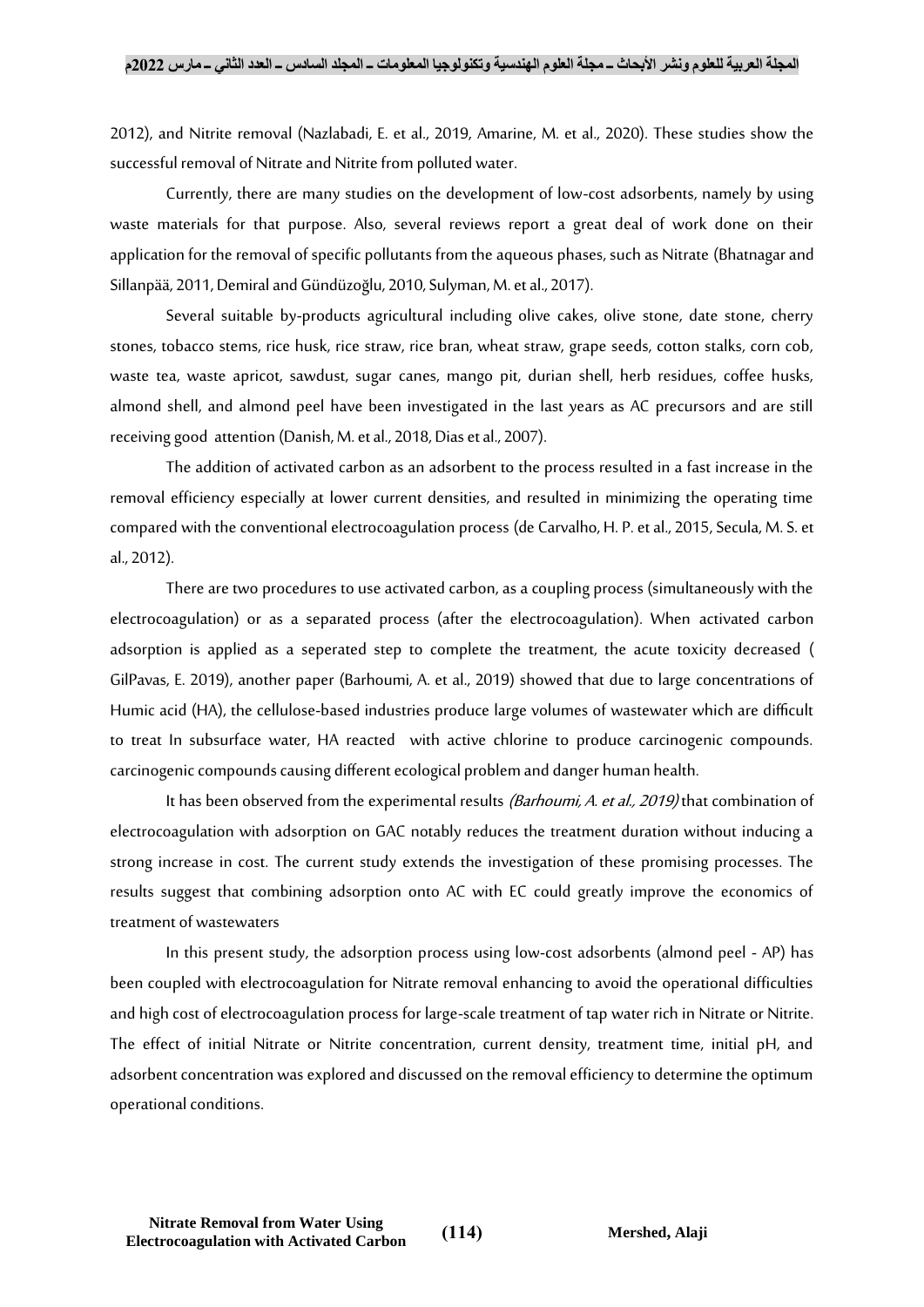# **2.0 - Materials and Methods**

#### **2.1 - Activation of Almond Peel (AP)**

Almond peel has been converted to an effective adsorption substance of alternative activated carbon by physical and chemical activations. After washing and drying the almond peel was undergone thermal activation by choosing the optimum temperature (800 c $\rq$ ) and the optimum activation time (2hrs) to obtain a high BET surface area. The optimum normalities for chemical activation of the previous sample were chosen (n=0.5) for HCl and (n= 0.3) for H<sub>2</sub>SO<sub>4</sub> to obtain the highest BET surface area which became 517.97 m<sup>2</sup>/g.

#### **2.2 -Electrocoagulation Experiments**

In this step, the removal of Nitrate and Nitrite ions from aqueous solutions by EC was investigated using AP as a supporting electrolyte. For this purpose, potassium Nitrate (HIMEDIA Extra pure) was used to prepare solutions with the concentration of (800 mg/l  $\rm NO_3^-$ ), and sodium Nitrite was used to prepare solutions with the concentration of (200 mg/l  $NO<sub>2</sub>$ ). (0.0 to 2.0) g of AP was added to the different initial concentrations of Nitrate and Nitrite (800-200 mg/l respectively) and were shaken for 5 minutes at 150 rpm.

To demonstrate the effect of varying operating parameters, a stock solution of 1.0 litre containing a determined concentration of Nitrate or Nitrite was prepared with potassium Nitrate (HIMEDIA Extra pure) and sodium Nitrite. Stock solutions of Nitrate were made by adding the specific values of potassium Nitrate (KNO<sub>3</sub>) in tab water, also stock solutions of Nitrite were made by adding the specific values of sodium Nitrite (NaNO<sub>2</sub>) in tab water to get (800 mg/l NO $_3^-$  and 200 mg/l NO $_2^-$ ). The model tap water concentration was prepared from the stock solution by suitable dilution. After taking a sufficient number of samples from clear parts of solutions, the equilibrium concentrations of Nitrate and Nitrite were determined. The removed amount was calculated from the difference between initial and equilibrium concentrations. The residual concentrations of Nitrate were determined using a DR Spectrophotometer (DR-890 Colorimeter Hach, USA) see [Figure \(1\)](#page-5-0), according to standard methods. Nitrate and Nitrite experiments were carried out at laboratory temperature and an original pH of Approximately 7.0.

Experiments were made by using a cylindrical glass cell of 1000 mL on a magnetic stirrer (Nuova II stir plate, USA), see [Figure \(3\)](#page-5-1). Six plates of iron electrodes were installed vertically with a spacer to ensure fixed distance and immersed to a 4 cm depth with an effective area of 100 cm $^2$ , were used as electrodes in monopolar electrodes with serial connections mode in the experiments. The inter-electrode distance was 0.4 cm. A DC-power supply (RXN-605D, China), see [Figure \(2\)](#page-5-2), characterized by the ranges of 0–6 A for current and 0–80 V for voltage was used to apply different current densities. The Bench-scale EC reactor with monopolar electrodes in serial connection is shown i[n Figure \(4\)](#page-5-3).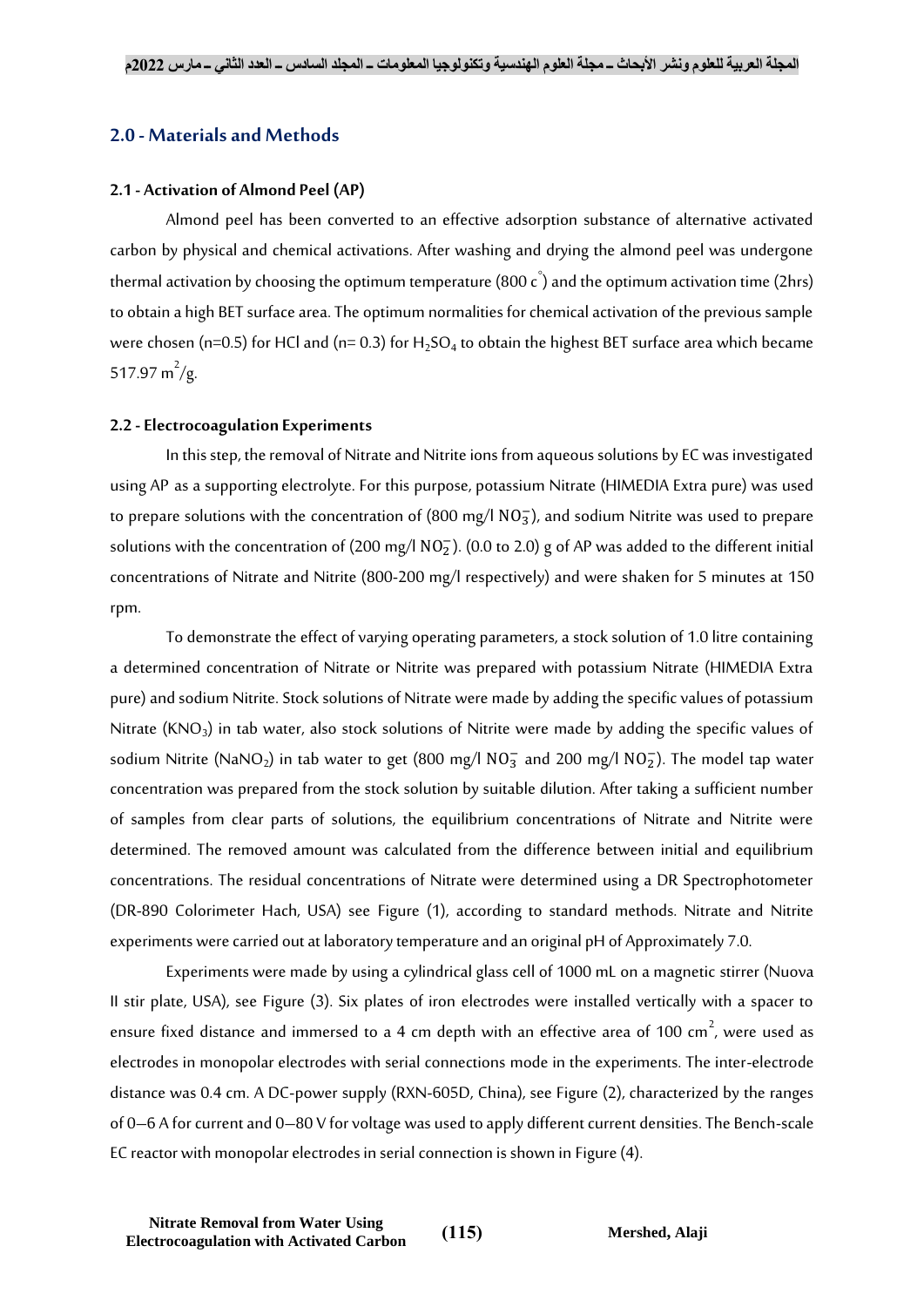

**Figure (1) - DR-890 Colorimeter Hach, USA Figure (2) - RXN-605D, China**



<span id="page-5-2"></span>

<span id="page-5-0"></span>

<span id="page-5-1"></span>**Figure (3) - Nuova II stir plate USA Figure (4) - Bench-scale EC reactor with monopolar electrodes in serial connection**

<span id="page-5-4"></span>

| Nitrate $(800 \text{ mg/l} \text{ NO}_3)$ |            |                |                  |  |
|-------------------------------------------|------------|----------------|------------------|--|
| $\mathbf{1}$                              | 1.0 Ampere | $0.0 (g/l)$ AC | $0.0$ (g/l) NaCl |  |
| 2                                         | 3.0 Ampere | $0.0 (g/l)$ AC | $0.0 (g/l)$ NaCl |  |
| $\overline{3}$                            | 5.0 Ampere | $0.0 (g/l)$ AC | $0.0 (g/l)$ NaCl |  |
| $\overline{4}$                            | 1.0 Ampere | $0.5 (g/l)$ AC | $0.0 (g/l)$ NaCl |  |
| 5                                         | 1.0 Ampere | $1.0 (g/l)$ AC | $0.0 (g/l)$ NaCl |  |
| $6\phantom{1}6$                           | 1.0 Ampere | $2.0$ (g/l) AC | $0.0 (g/l)$ NaCl |  |
| $\overline{7}$                            | 3.0 Ampere | $0.5$ (g/l) AC | $0.0 (g/l)$ NaCl |  |
| 8                                         | 3.0 Ampere | $1.0 (g/l)$ AC | $0.0 (g/l)$ NaCl |  |

# <span id="page-5-3"></span>**Table (1) - Nitrate Experiments**

**Nitrate Removal from Water Using Electrocoagulation with Activated Carbon** (116) Mershed, Alaji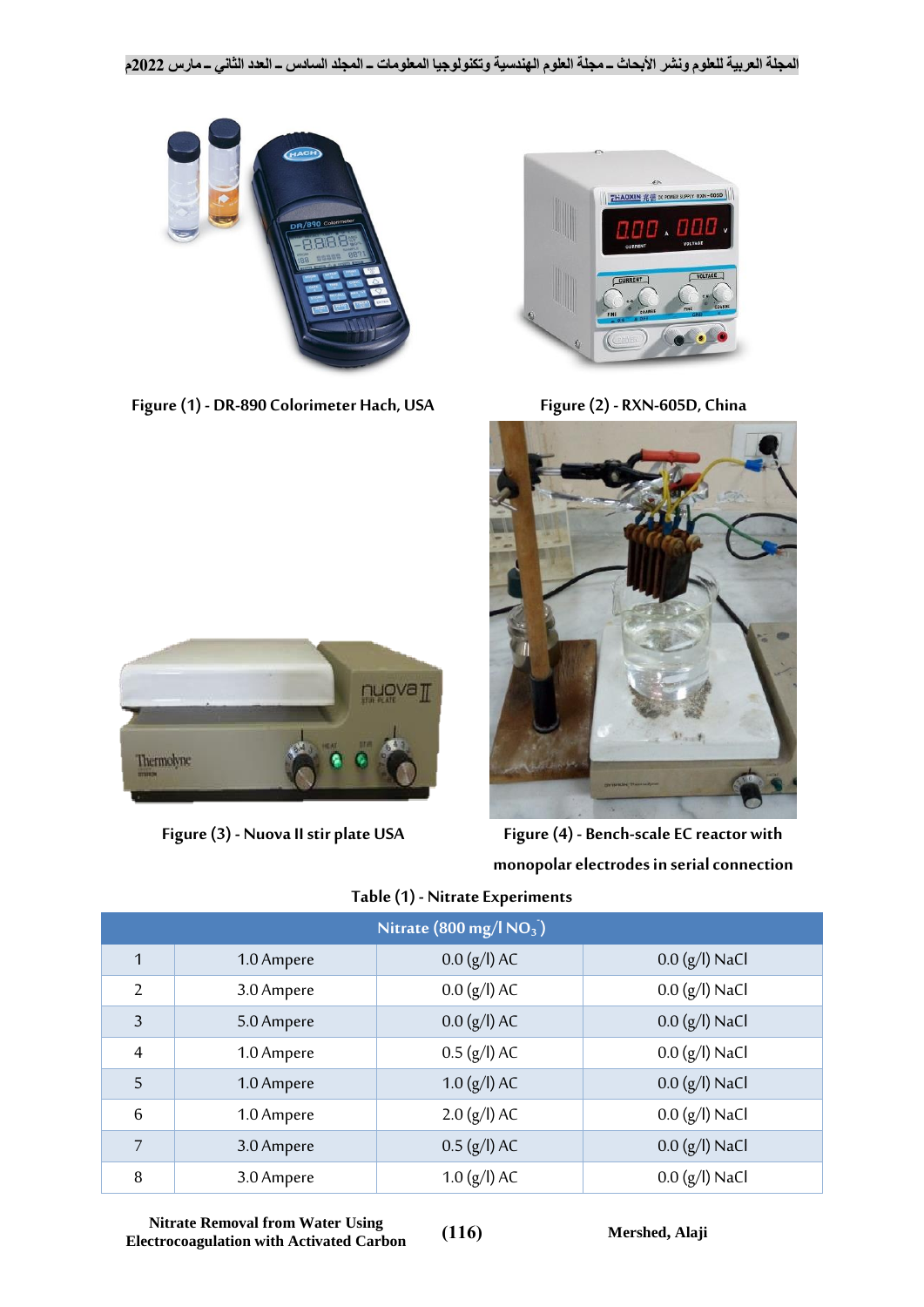# **المجلة العربية للعلوم ونشر األبحاث ــ مجلة العلوم الهندسية وتكنولوجيا المعلومات ــ المجلد السادس ــ العدد الثاني ــ مارس 2022م**

| Nitrate $(800 \text{ mg/l} \text{ NO}_3)$ |            |                |                  |  |
|-------------------------------------------|------------|----------------|------------------|--|
| 9                                         | 3.0 Ampere | $2.0$ (g/l) AC | $0.0 (g/l)$ NaCl |  |
| 10                                        | 5.0 Ampere | $0.5 (g/l)$ AC | $0.0 (g/l)$ NaCl |  |
| 11                                        | 5.0 Ampere | $1.0 (g/l)$ AC | $0.0 (g/l)$ NaCl |  |
| 12                                        | 5.0 Ampere | $2.0$ (g/l) AC | $0.0 (g/l)$ NaCl |  |
| 13                                        | 5.0 Ampere | $2.0$ (g/l) AC | $0.5$ (g/l) NaCl |  |
| 14                                        | 5.0 Ampere | $2.0$ (g/l) AC | $2.0 (g/l)$ NaCl |  |

# **Table (2) - Nitrite Experiments**

<span id="page-6-0"></span>

| Nitrite (200 mg/l $NO_2$ ) |            |                |                  |  |
|----------------------------|------------|----------------|------------------|--|
| $\mathbf{1}$               | 0.5 Ampere | $0.0 (g/l)$ AC | $0.0 (g/l)$ NaCl |  |
| $\overline{2}$             | 1.0 Ampere | $0.0 (g/l)$ AC | $0.0 (g/l)$ NaCl |  |
| $\mathfrak{Z}$             | 2.0 Ampere | $0.0 (g/l)$ AC | $0.0 (g/l)$ NaCl |  |
| $\overline{4}$             | 0.5 Ampere | $0.5$ (g/l) AC | $0.0 (g/l)$ NaCl |  |
| 5                          | 0.5 Ampere | $1.0$ (g/l) AC | $0.0$ (g/l) NaCl |  |
| 6                          | 0.5 Ampere | $2.0$ (g/l) AC | $0.0 (g/l)$ NaCl |  |
| 7                          | 1.0 Ampere | $0.5$ (g/l) AC | $0.0 (g/l)$ NaCl |  |
| 8                          | 1.0 Ampere | $1.0 (g/l)$ AC | $0.0 (g/l)$ NaCl |  |
| $\overline{9}$             | 1.0 Ampere | $2.0$ (g/l) AC | $0.0 (g/l)$ NaCl |  |
| 10                         | 2.0 Ampere | $0.5$ (g/l) AC | $0.0 (g/l)$ NaCl |  |
| 11                         | 2.0 Ampere | $1.0 (g/l)$ AC | $0.0 (g/l)$ NaCl |  |
| 12                         | 2.0 Ampere | $2.0$ (g/l) AC | $0.0 (g/l)$ NaCl |  |
| 13                         | 2.0 Ampere | $2.0$ (g/l) AC | $0.5$ (g/l) NaCl |  |
| 14                         | 2.0 Ampere | $2.0$ (g/l) AC | $1.0 (g/l)$ NaCl |  |

To investigate the effect of current density on the removal yield, a series of experiments were carried out at different current densities i.e. 10, 20, 30, and 50 mA/cm $^2$ . Another series of experiments were carried out at different dosage of AC 0.5, 1.0, and 2.0 g/l and supporting electrolytes of 0, 0.5, 1.0, and 2.0 g/l NaCl to investigate the effect of supporting electrolyte on the removal yield, see [Table \(1\)](#page-5-4) and [Table \(2\)](#page-6-0).

All the runs were performed at laboratory temperature and the stirring speed of 100 rpm.

The charge loading  $(Q_e)$  and energy consumption  $(E_{\rm con})$  per gram of molecule were calculated usin[g Eq. \(1\)](#page-6-1) an[d Eq. \(2\)](#page-6-2).

$$
Q_e = I * t_{EC} C_o \tEq. (1)
$$

$$
E_{con} = U * I * t_{EC}/(C_o * \mu)
$$
 Eq. (2)

**Nitrate Removal from Water Using Electrocoagulation with Activated Carbon** (117) **Mershed**, Alaji

<span id="page-6-2"></span><span id="page-6-1"></span>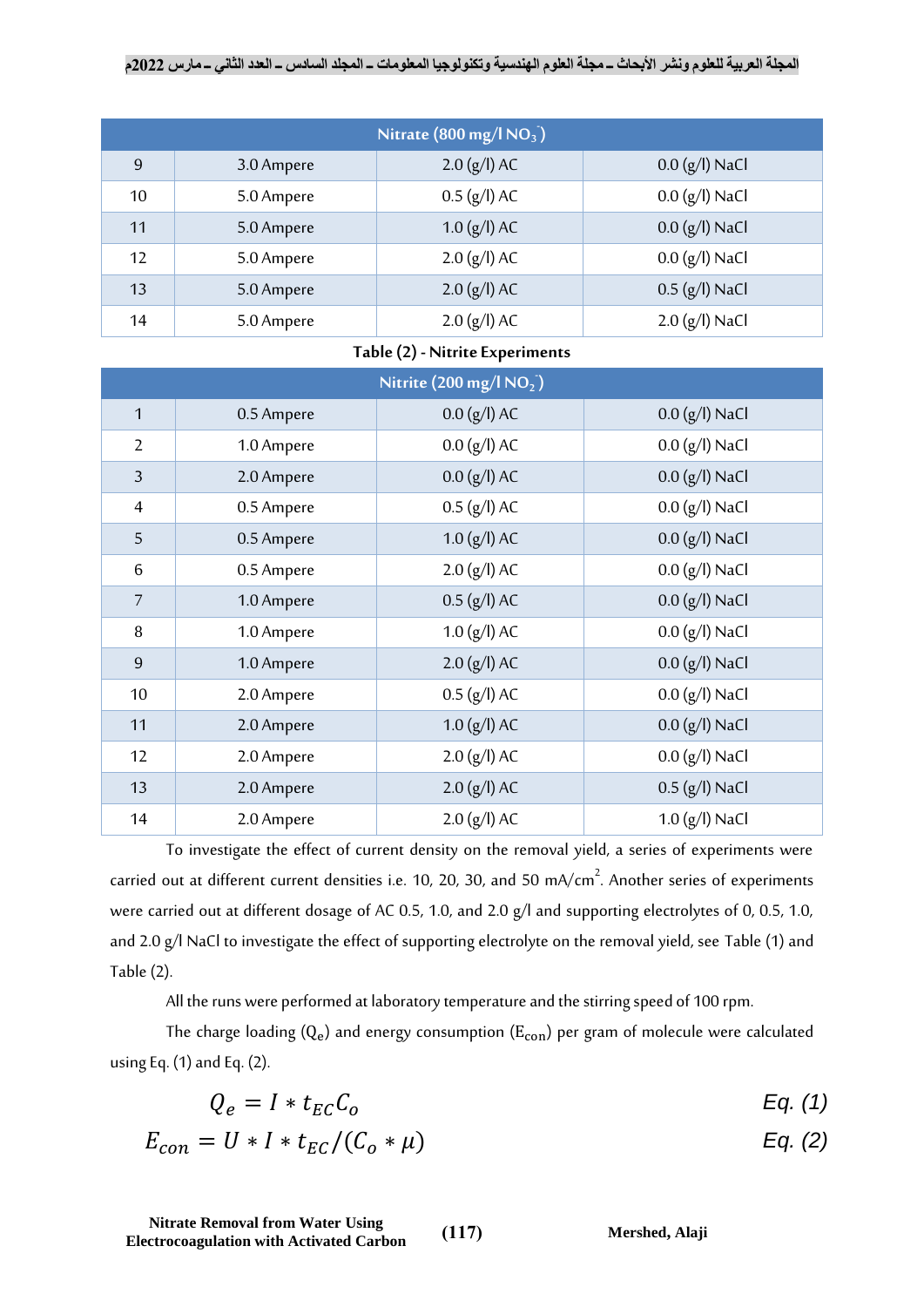|              | Where:                                                           |
|--------------|------------------------------------------------------------------|
| $Q_e$        | charge loading per gram of dye $(A.h/g)$                         |
| $E_{con}$    | specific electrical energy consumption per gram of dye $(W.h/g)$ |
| $C_{\alpha}$ | initial dye concentration $(g)$                                  |
|              | current $(A)$                                                    |
|              | cell voltage (V)                                                 |
| $t_{EC}$     | electrolysis time (h)                                            |
| $\mu$        | purification ratio (%)                                           |

The generation of the coagulant during the EC process leads to the consumption of electrode material that can be estimated based on Faraday's law as follows.

$$
UEMD = \frac{ItA}{nFVC_0Y_t}/100 \qquad Eq. (3)
$$

Where:

| <i>UEMD</i>      | unit electrode material demand, (kg/kg)                      |
|------------------|--------------------------------------------------------------|
| $E_{con}$        | specific electrical energy consumption per gram of dye       |
|                  | (W.h/g)                                                      |
| t                | time, (s)                                                    |
| $\boldsymbol{n}$ | number of electrons involved in oxidation/reduction reaction |
| F                | Faraday's constant, (C/mol)                                  |
| А                | the atomic mass of electrode material, (g/mol)               |
|                  | current intensity                                            |
| V                | the volume of treated solution, $(m^3)$                      |
|                  | Nitrate removal efficiency at time t, (%)                    |

# **3.0 - Results and Discussion**

The present work studies the clarification of drinking water by removing Nitrate and Nitrite using electrocoagulation (EC) and the addition of activated carbon which produced from the almond peel (AP).

Nitrate is the hazardous contaminants in water that convert the hemoglobin into methemoglobin, which does not carry oxygen to body tissues. This phenomenon results in a bluish color of infants' skin that is called methemoglobinemia or the blue baby syndrome. Nitrate may be also cause gastric cancer and tumors (Gupta et al., 2000, Schullehner, J. et al., 2018, Temkin, A. et al., 2019, Yang and Lee, 2005)

Researches showed a high Nitrate concentration in groundwater in some middle-east countries including Syria. Nitrate salts percolate through the soil to finally reach the ground water. Due to the extreme use of fertilizers, Nitrate is increasingly growing all over the world. Other sources of Nitrate in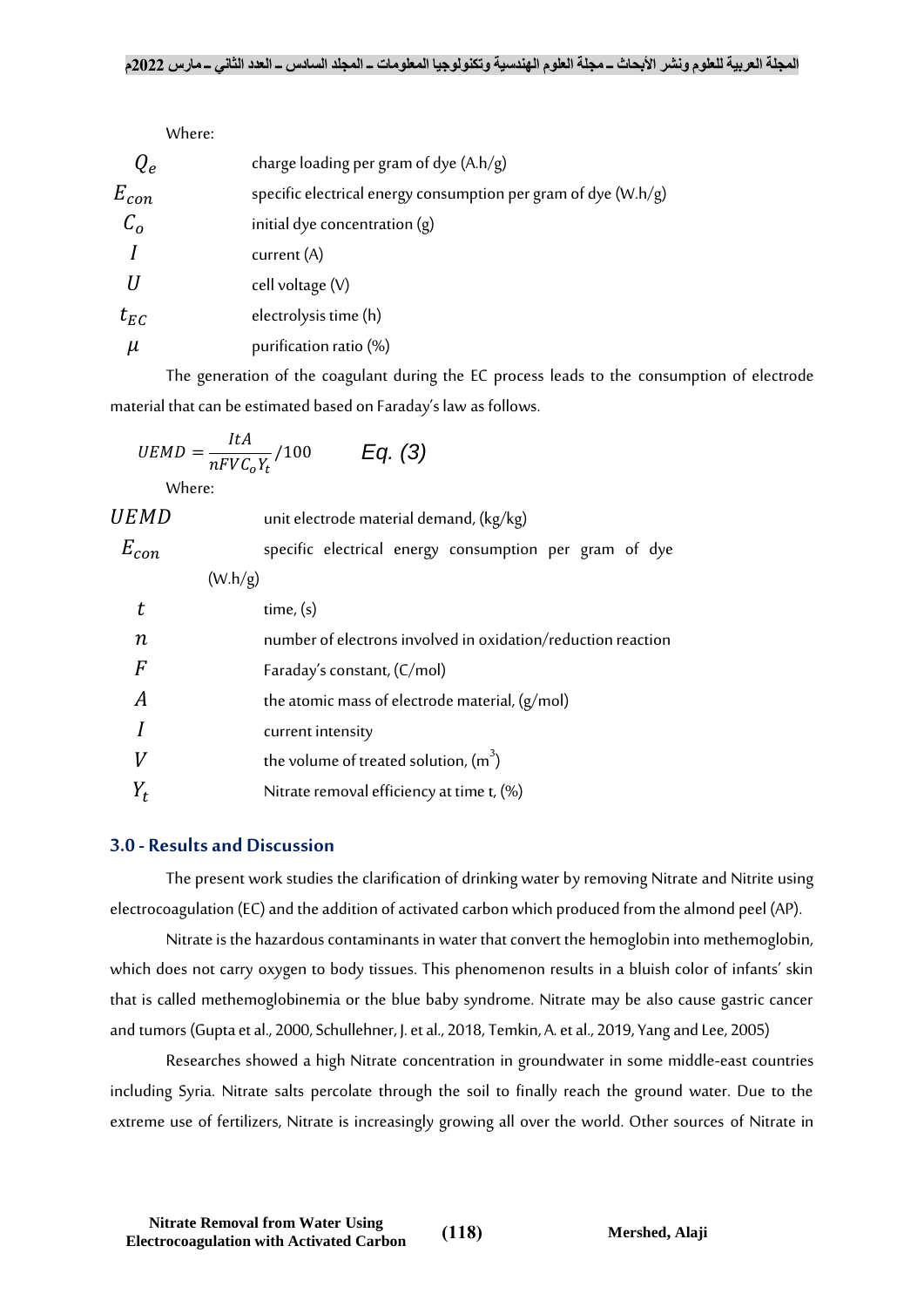water are animal farms and incompletely treated wastewater. Another source of Nitrate is the mineralization of nitrogen-organic compounds in agricultural drainage.

## **3.1 -Effect of current density:**

It is well known that the current density determines the production rate of coagulant, adjusts also bubble production, its size, and distribution, and hence affects the growth of flocs coagulate particles in the EC reactor.

The effect of current density on the removal of Nitrate and Nitrite from tap water as studied and the results are shown in the figures from [Figure \(7\)](#page-12-0) t[o Figure \(14\)](#page-12-1). According to these results, it is evident that increasing the current density causes an increase in Nitrate and Nitrite removal.

For the initial concentration of 800 mg/l of Nitrate ( $NO<sub>3</sub>$ ), the removal efficiency values were 25.0, 28.6, and 47.4% at the current densities of 10, 30, and 50 mA/cm $^2$ , respectively after 60 min EC treatment with no addition for activated carbon (AC), and were 10.5, 29.2, and approximately 50% at the current densities of 10, 30, and 50 mA/cm $^2$ , respectively after 60 min EC treatment with the addition of 0.5  $\,$ g/l of AC, and were 33.3, 38.1 and 53.7% at the current densities of 10, 30, and 50 mA/cm $^2$ , respectively after 60 min EC treatment with the addition of 1.0 g/l of AC, and were 42.9, 46.7 and 63.4% at the current densities of 10, 30, and 50 mA/cm $^2$ , respectively after 60 min EC treatment with the addition of 2.0 g/l of AC, see [Figure \(15\)](#page-13-0).

For the initial concentration of 200 mg/l of Nitrite ( $NO<sub>2</sub>$ ), the removal efficiency values were 82.1, 90.5 and 98.4% at the current densities of 5, 10, and 20 mA/cm $^2$ , respectively after 60 min EC treatment with no addition for activated carbon (AC), and were 88.0, 91.5, and 94.6% at the current densities of 5, 10, and 20 mA/cm $^2$ , respectively after 60 min EC treatment with the addition of 0.5 g/l of AC, and were 84.3, 89.4 and 96.8% at the current densities of 5, 10, and 20 mA/cm $^2$ , respectively after 60 min EC treatment with the addition of 1.0 g/l of AC, and were 85.2, 88.7 and 95.4% at the current densities of 5, 10, and 20 mA/cm<sup>2</sup>, respectively after 60 min EC treatment with the addition of 2.0 g/l of AC, se[e Figure \(16\)](#page-13-1).

These results can be explained by the fact that increasing current density will increase the Fe releasing from the anode according to Faraday's law with the formation of  $Fe(OH)_3$  coagulant, See [Figure \(7\)](#page-12-0) to [Figure \(14\)](#page-12-1). also show that increasing the electrolysis time has increased the  $\rm NO_3^-$  and  $NO<sub>2</sub><sup>-</sup>$  removal which can be attributed to the fact that increasing the electrolysis time will certainly increase the available Fe $_3^+$  according to Faraday's law, and consequently, increase the amount of Fe(OH) $_3$ which is responsible for  $\mathrm{NO_3^-}$  and  $\mathrm{NO_2^-}$  removal, se[e Figure \(5\)](#page-11-0) an[d Figure \(6\)](#page-11-1).

#### **3.2 -Effect of NaCl as supporting electrolyte:**

Using supporting electrolyte was also for decreasing the passivity of electrodes by removing the oxide layer on the electrode surface and for increasing the solution conductivity and decrease the energy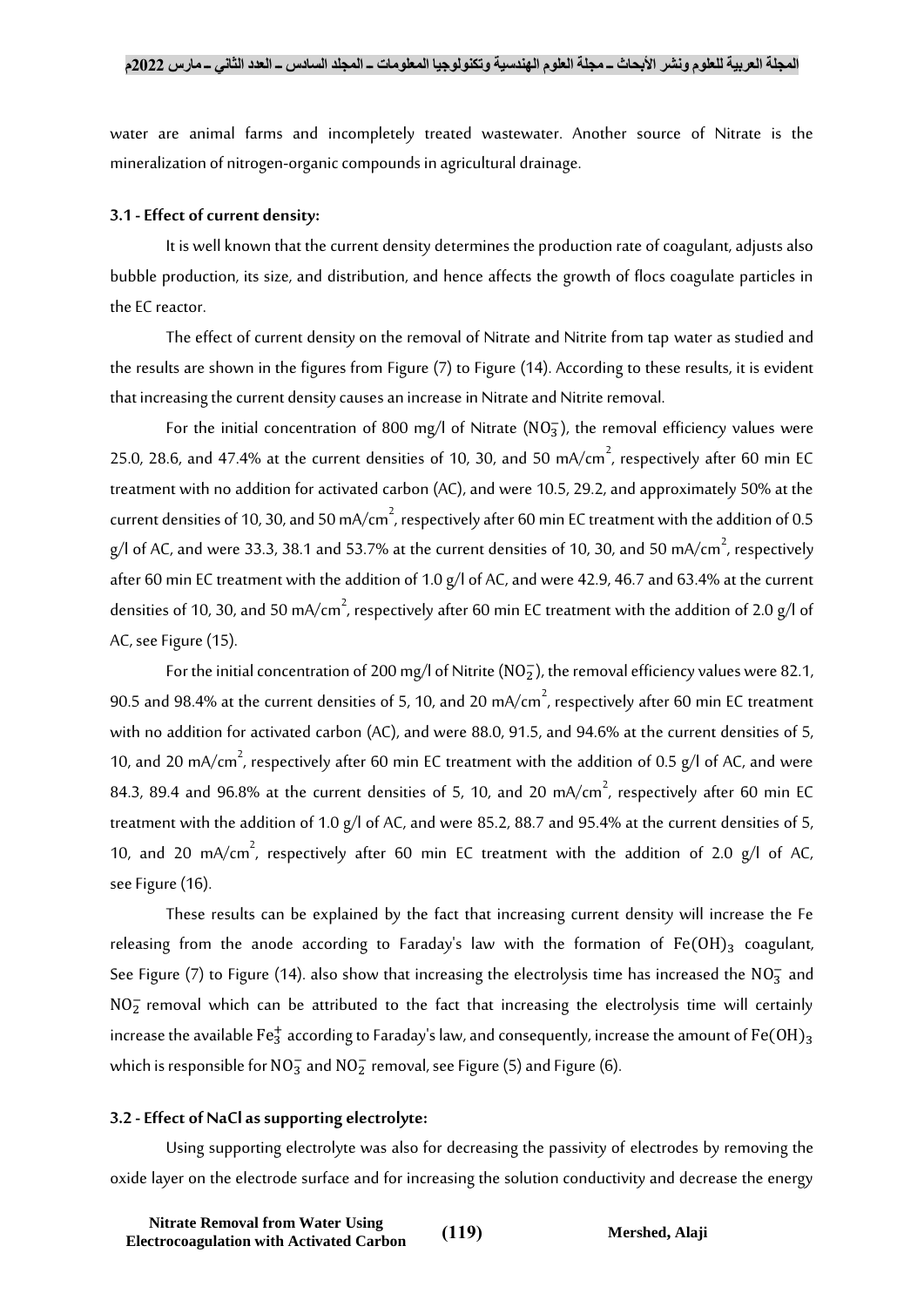consumption. Adding a particular concentration of NaCl enhances the result of purification. However, an overdosage of NaCl effects the purification negatively, see [Figure \(17\)](#page-13-2) and [Figure \(18\)](#page-13-3). It is obvious that adding 0.5 g/l of NaCl improves the purification more than adding 2.0 g/l of NaCl, this is attributed to the fact that adding more NaCl to the solution increases its contents of Na<sup>+</sup> and Cl<sup>−</sup> ions, this increase boosts the electronic permeability of the solution which growths the amount of the coagulants, which causes a blocking layer of coagulant between the cathodes and the anodes, which leads to a current value drop and a purification rate decline, another reason is that addition in general (whether it is activated carbon or NaCl) causes three changes in term of the nature of the sludge produces, in other words, the sludge will be (1) less adsorptive, (2) more prolific, and (3) more settleable; the first change will give a negative effect on the purification, however, the second one will enhance the purification, and the third does not affect the treatment but effects the sludge treatment, and the overall effect will be determined by dominant of first and second changes, in [Figure \(19\)](#page-14-0), we can see that adding no NaCl gives the best results for the first 30 minutes, and after that, the same curve shows lower values compared with the case of adding NaCl, that can be explained by the fact that, in the first 30 minutes, the amount of flocks produces is similar for the three cases (0, 0.5, and 2.0 g/l of NaCl), so the adsorbability of the flock will be the dominant factor, however, after 30 minutes of treatment, the amount of the flocks dominates.

## **3.3 -Effect of activated carbon AC:**

The addition of AC gives a positive effect on the removal ratio of Nitrate, especially for low current densities, see [Figure \(15\)](#page-13-0), however, an atypical behavior occurs when adding 2.0 g/l of AC while using a current density of 50.0 mA/cm $^2$ , that can be explained by the fact that a solution treated with a high value of current density (50.0 mA/cm $^2$ ) would have a sufficient amount of flocks, so when adding AC then, a reduction in the adsorption quality of the flocks occurs, making the productivity of the purification drops.

For the Nitrite, an amount of 0.5 g/l of AC, has a great impact on enhancing the productivity of the treatment when using a low current density of 5.0 mA/cm $^2$ , moreover, the same amount worsens the process for high current densities like 20 mA/cm $^{2}$  (which consider high in Nitrite removal), this behavior can be clarified if we noticed that adding AC will enhance the mass of flocks produced (which causes a positive effect on the treatment), and decrease the adsorbability of the flocks (which harms the treatment), and when the current density is low, the mass of flocks will not be sufficient, then adding AC will improve the process, on the other hand, when the current density is high, then adding the AC will harm the process, se[e Figure \(16\)](#page-13-1).

## **3.4 -Effect of additions and time:**

3.4.1Additions (AC, NaCl) and current density

Additions and current densities make a notable difference in treating Nitrate, however, the difference it makes on the treatment of Nitrite is insignificant, that can be attributed to the fact that Nitrate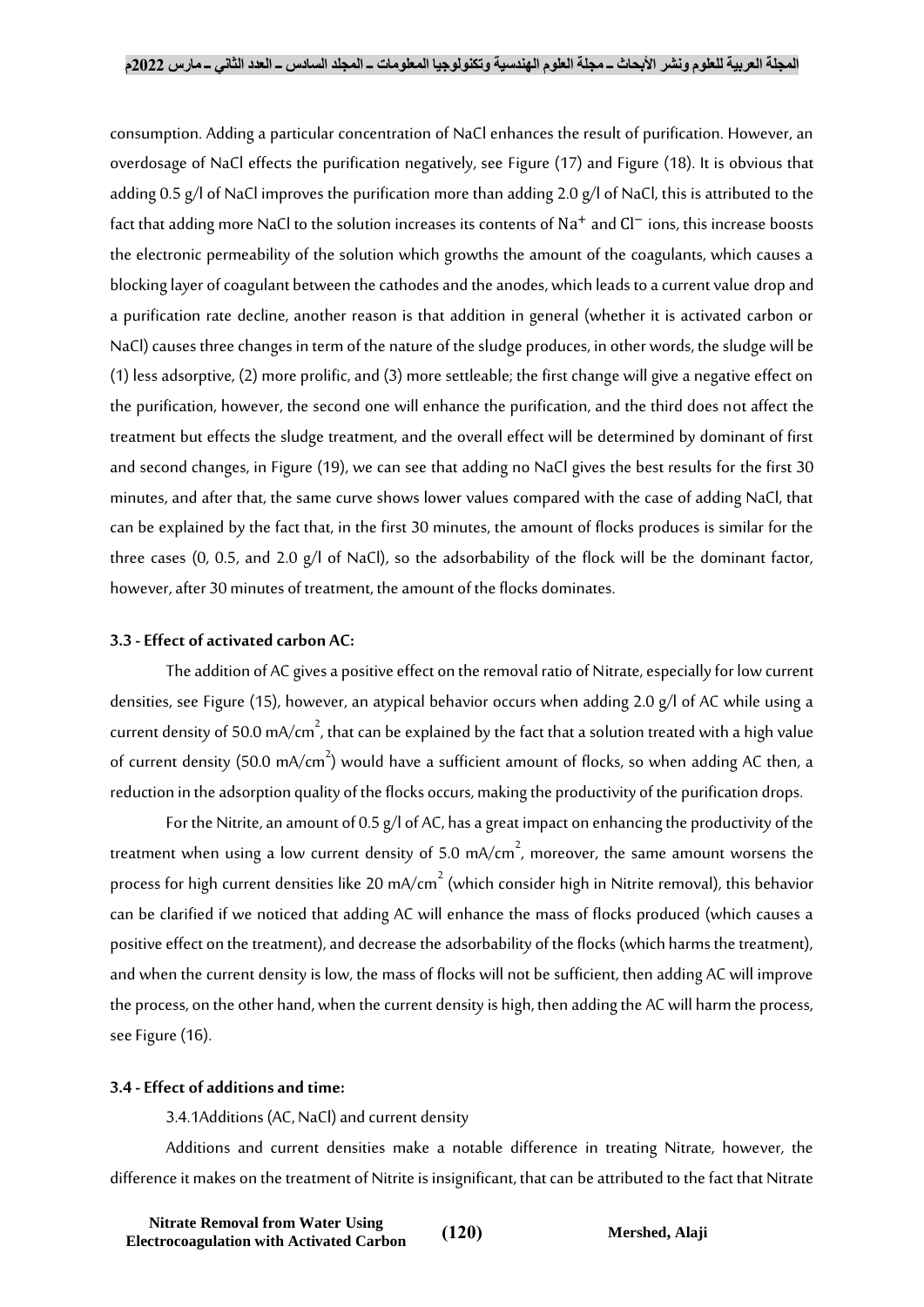removal consumes fewer electrons than Nitrate removal, so a low current density is enough for Nitrite, and any increase besides and/or current density will not help much, see [Figure \(7\)](#page-12-0) to [Figure \(14\)](#page-12-1), and [Figure \(15\)](#page-13-0) t[o Figure \(19\)](#page-14-0).

#### 3.4.2 Time

It is clear that time has no great effect on the treatment of Nitrate after half an hour, while it has a good effect for 60 minutes of treatment for Nitrite, see [Figure \(5\)](#page-11-0) and [Figure \(6\)](#page-11-1), accordingly, a long treatment (more than 60 minutes) is not justified for treating Nitrate in normal conditions, however, it is for treating Nitrite.

#### **3.5 Energy Consumption**

In this study, EC/AP coupling processes were tested to determine the values of rate constant and various experimental conditions. Based on the rate constant values and energy consumption  $(E_{con})$ , optimization of the coupling process by adding different amounts of AP and NaCl was evaluated. The influence of current density on the enhancement of removal efficiency and  $E_{con}$  of the EC/AP coupling process was established.

Energy consumption can be cut by adding a lower dose of AC (0.5  $g$ /l) for treatment with low current density (10 to 30 mA/cm2) for Nitrate, see [Figure \(20\)](#page-15-0), simultaneously, an increase in the purification ratio occurs, this enhancement occurs in smaller rates for bigger dosages of AC, see [Table \(3](#page-16-0)). However, Nitrate removal ratio shows a drop by increasing the dosage of AC at high current density (50 mA/cm2). On the other hand, Nitrite purification shows a significant drop in energy consumption for high current density (20 mA/cm2) by adding 0.5 g/l of AC, simultaneously, the ratio of the purification drops slightly, see [Figure \(21\)](#page-15-1). 59.5% of Nitrate removal could be achieved by a process with an energy consumption of 68.54 W.h/g, 98.9% of Nitrite removal could be achieved by a process with an energy consumption of 2.75 W.h/g, see [Table \(3](#page-16-0)) and **.مصدراملرجع على العثور يتم لم! خطأ**(. Besides, adding a dose of NaCl to the solution may decrease the consumption, see [Figure \(22\)](#page-15-2) and [Figure \(23\)](#page-15-3).

# **4.0 - Conclusion**

Electrocoagulation was investigated for its performance in the removal of Nitrate and Nitrite from tap water using vertical monopolar Fe-Fe electrodes in a batch electrocoagulation unit. The results show that the Nitrate removal efficiency has been increased by increasing the current density from 10 to 50 mA/cm2 for Nitrate and from 10 to 30 mA/cm2 for Nitrite, and by increasing AC concentration (as a supporting electrolyte).

In the present work, the effects of Nitrate and Nitrite removal by conventional EC in comparison with the EC/AP coupling process were discussed. It was found that the removal of Nitrate and Nitrite by using simple EC monopolar Fe-Fe electrodes in a batch electrocoagulation unit with the addition of AP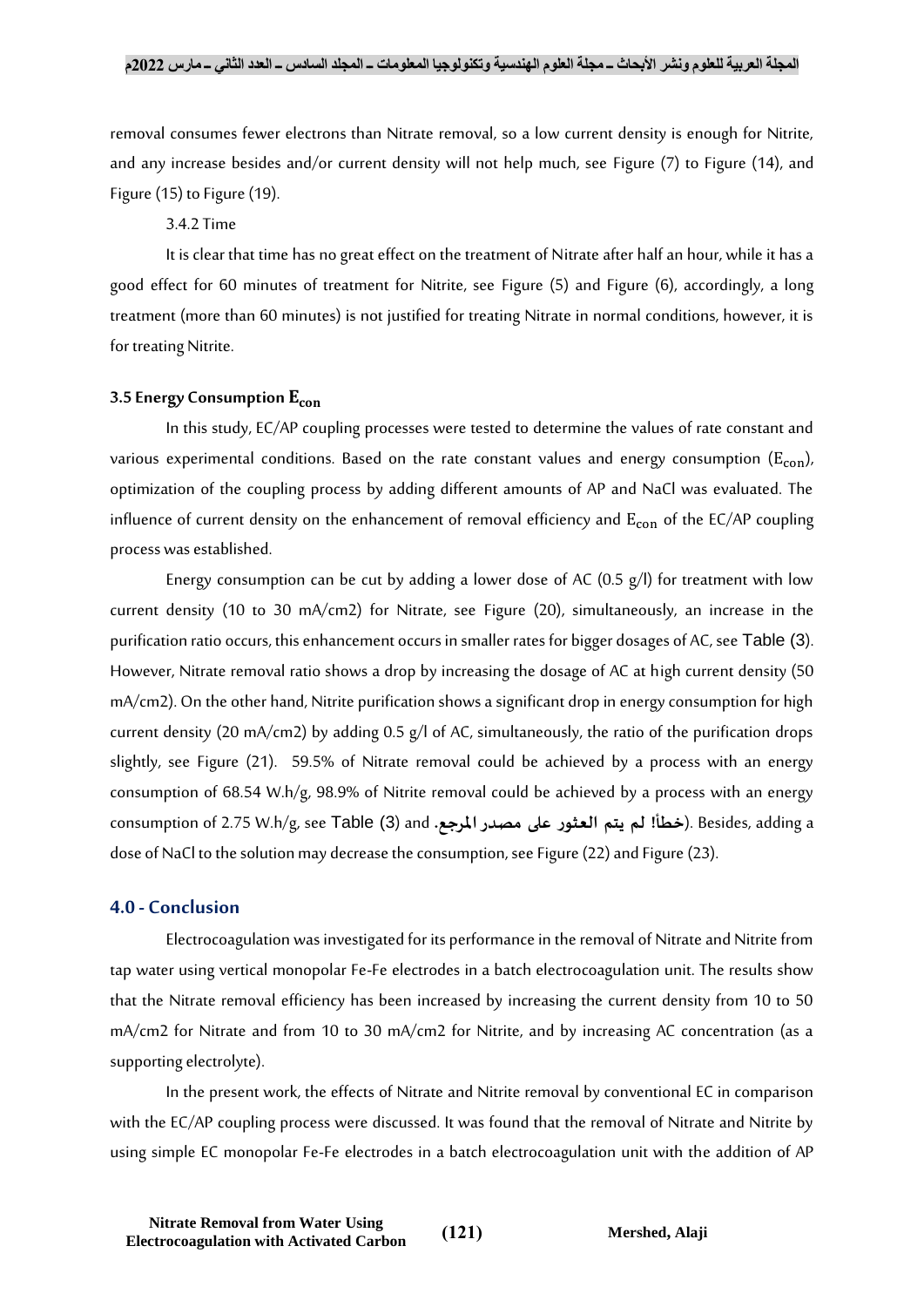activated carbon are feasible processes. The addition of AP as an adsorbent resulted in a rapid increase in the removal efficiency of Nitrate and Nitrite at lower current densities and operating times compared with the conventional electrocoagulation process. The success of this coupling process is linked to the specific chemical and textural properties of the material. The removal rate and energy consumption were found to increase when the current density was increased from 10 to 50 mA/cm $^2$  for Nitrate and from 10 to 30 mA/cm $^{2}$  for Nitrite. Increasing the dosage of AP from 0.0 to 2.0 g/l improved the kinetics of the coupling process rapidly for Nitrate for all current densities examined, and for Nitrite only for lower current densities. Furthermore, in terms of energy consumption and removal efficiency a dosage of 0.5 g/l is optimal (except for Nitrate purification at high current densities like 50 mA/cm $^2$ ), and further increases resulting in an insignificant purification ratio increase and insignificant reductions in energy consumption, affecting negatively the efficiency of the EC/AP coupling process. Best results can be achieved when using 50 mA/cm $^2$ , 0.0 g/l AC, and 0.0 g/l NaCl for Nitrate, and 20 mA/cm $^2$ , 0.0 to 0.5 g/l AC, and 0.0 g/l NaCl for Nitrite; the purification ratio will be 47.4% for Nitrate, and up to 98.8% for Nitrite, with  $E_{con}$  of 56.80 W.h/g for Nitrate, and below 10 W.h/g for Nitrite, se[e Table \(3\)](#page-16-0) and **.مصدراملرجع على العثور يتم لم! خطأ**(. It was shown that the EC/AP coupling technique for Nitrate and Nitrite removal is considerably cheap, and is suitable for developed and developing countries. According to the results, EC using monopolar iron electrodes is a convenient route for effective removal of Nitrate and Nitrite from a model tap water and achieves faster removal in comparison to chemical coagulation, where several hours are needed for adsorption on activated carbon. Using both EC and adsorption on activated carbon can be employed for comparison purposes for future studies. Other parameters such as the pH and the effect of other water pollutants on the Nitrate and Nitrite removal efficiency were not taken in this study.





<span id="page-11-0"></span>**Figure (5) - purification for NO3 during 60 min of treatment with no addition of NaCl and AC**

<span id="page-11-1"></span>**Figure (6) - purification for NO2 during 60 min of treatment with no addition of NaCl and AC**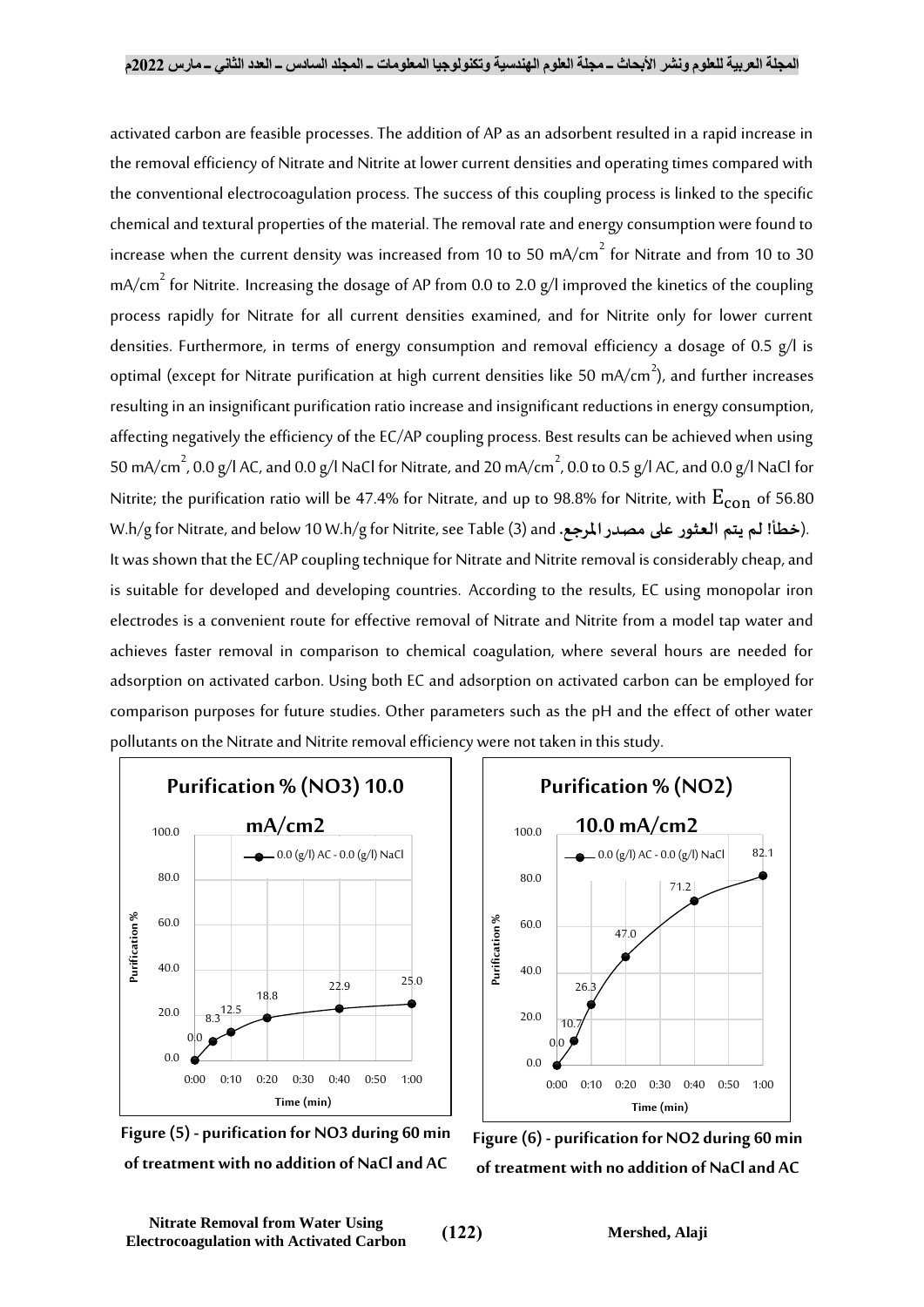<span id="page-12-4"></span><span id="page-12-3"></span><span id="page-12-2"></span><span id="page-12-0"></span>

<span id="page-12-7"></span><span id="page-12-6"></span><span id="page-12-5"></span><span id="page-12-1"></span>**Nitrate Removal from Water Using Electrocoagulation with Activated Carbon** (123) Mershed, Alaji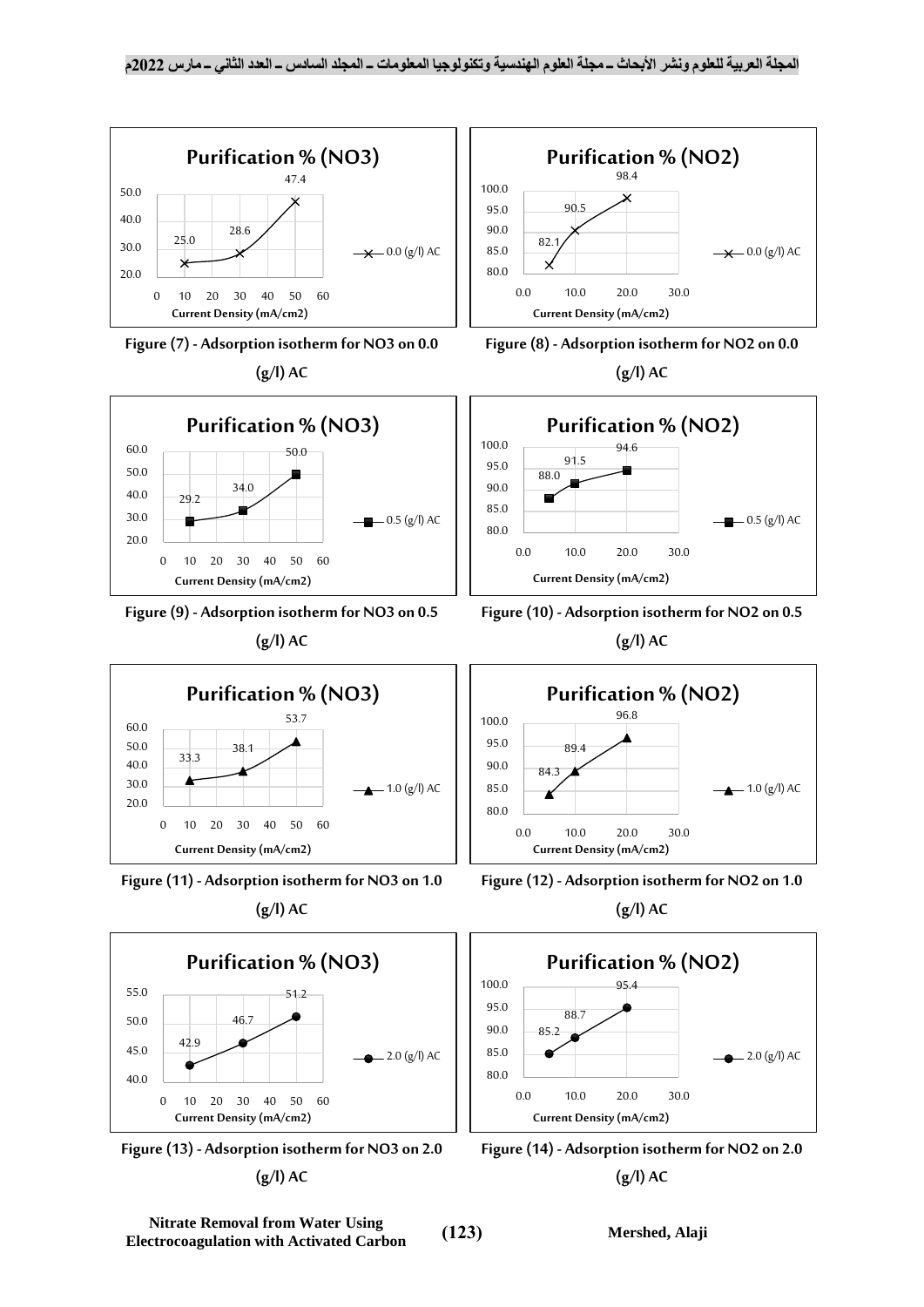<span id="page-13-0"></span>

<span id="page-13-2"></span>**Figure (17) - purification for NO2 for 60 min of treatment with the addition of NaCl and AC**

<span id="page-13-3"></span><span id="page-13-1"></span>**Figure (18) - purification for NO2 for 60 min of treatment with the addition of NaCl and AC**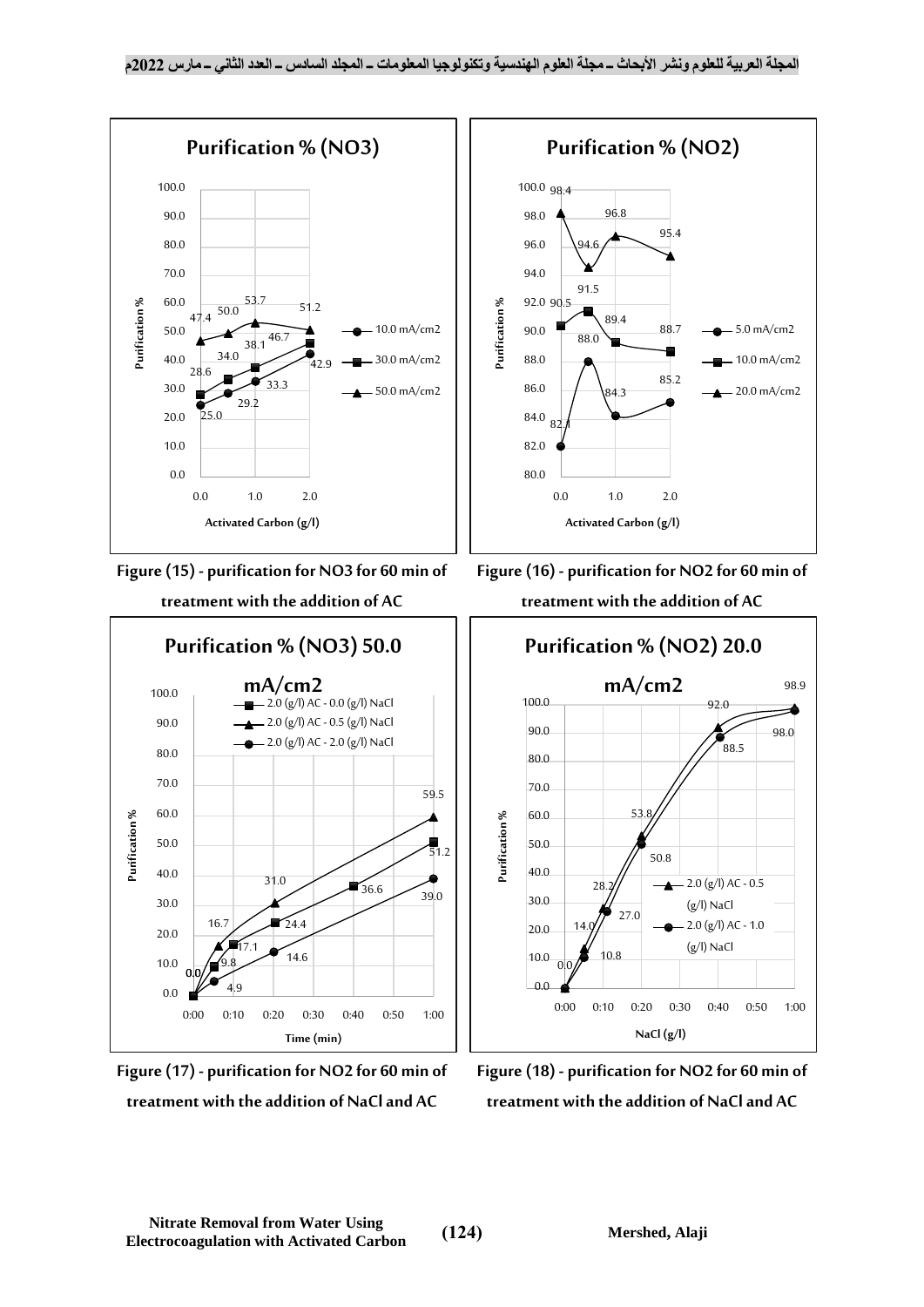

<span id="page-14-0"></span>**Figure (19) - purification for NO2 for 60 min of treatment with the addition of NaCl and AC, considering the no-addition case**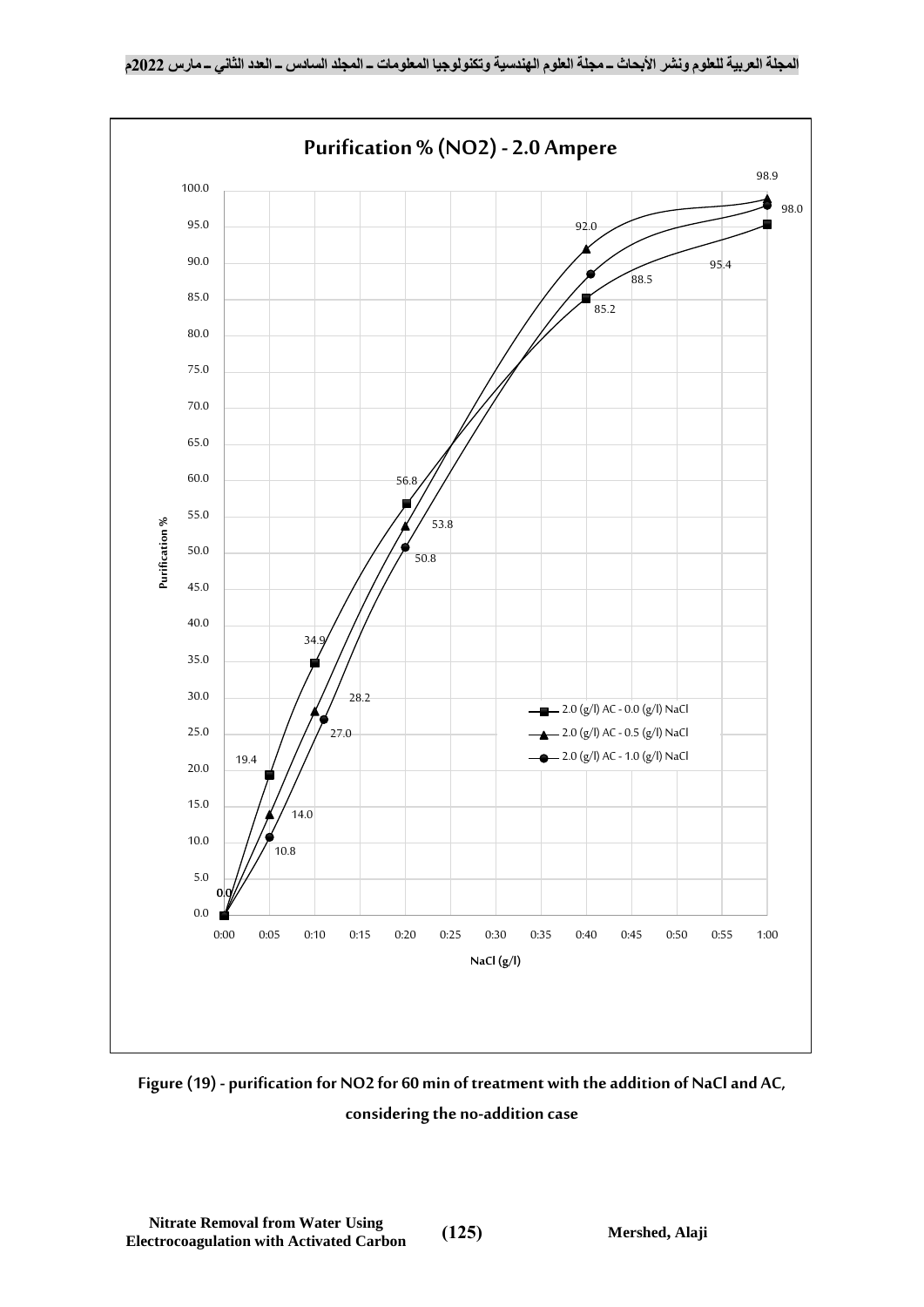

<span id="page-15-0"></span>



<span id="page-15-2"></span>**Figure (22) -energy consumption for NO3 after 60 min of treatment with the addition of AC and NaCl**



<span id="page-15-1"></span>



<span id="page-15-3"></span>**Figure (23) -energy consumption for NO2 after 60 min of treatment with the addition of AC and NaCl**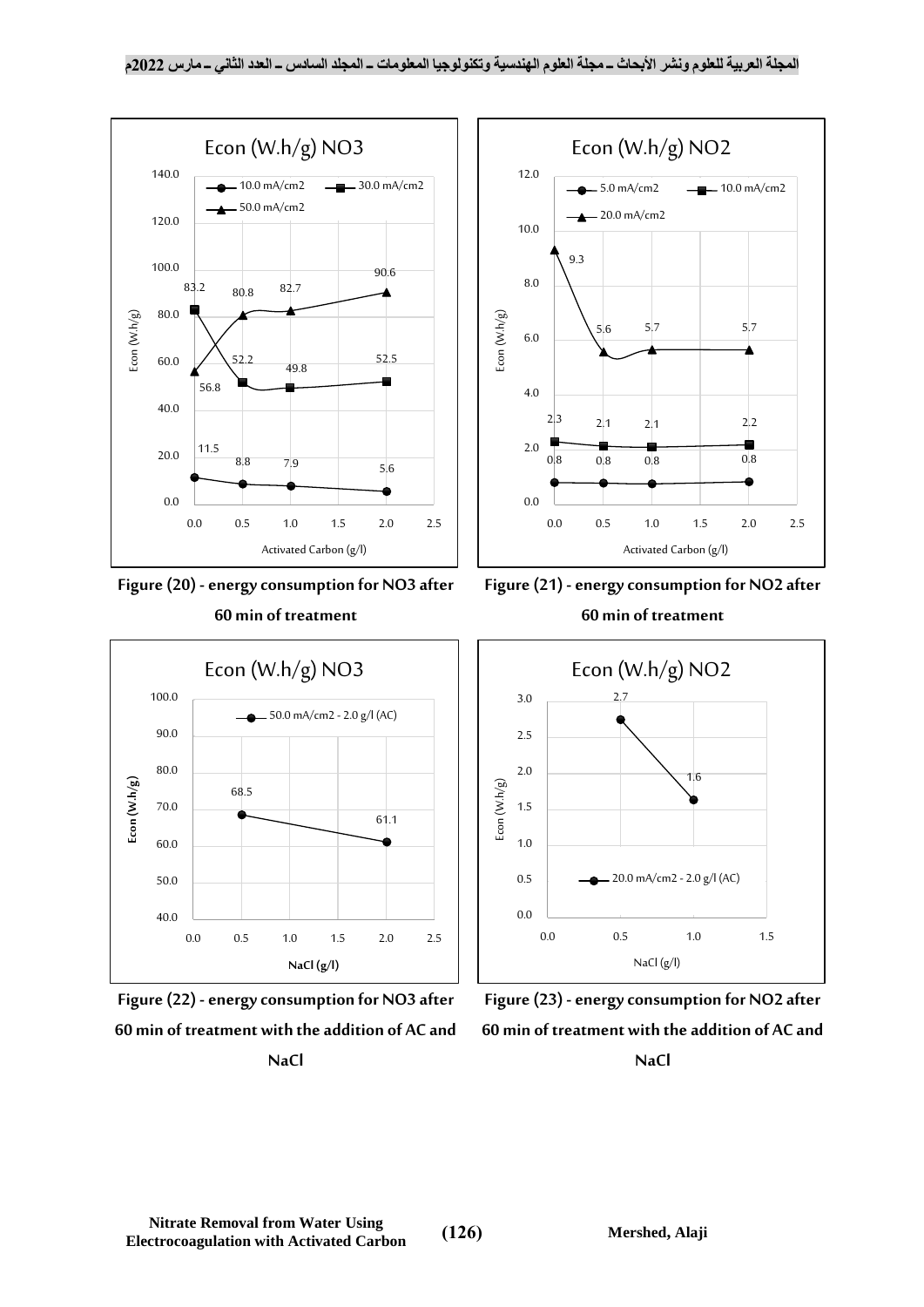| Current Density $(mA/cm^2)$ NaCl $(g/l)$ |         | AC(g/I) | purification % | Econ $(W.h/g)$ |
|------------------------------------------|---------|---------|----------------|----------------|
| 10.0                                     | 0.0     | 0.0     | 25.0           | 11.52          |
| 10.0                                     | $0.0\,$ | 0.5     | 29.2           | 8.78           |
| 10.0                                     | 0.0     | 1.0     | 33.3           | 7.92           |
| 10.0                                     | $0.0\,$ | 2.0     | 42.9           | 5.60           |
| 30.0                                     | 0.0     | 0.0     | 28.6           | 83.16          |
| 30.0                                     | $0.0\,$ | 0.5     | 34.0           | 52.17          |
| 30.0                                     | 0.0     | $1.0\,$ | 38.1           | 49.77          |
| 30.0                                     | $0.0\,$ | 2.0     | 46.7           | 52.46          |
| 50.0                                     | 0.0     | 0.0     | 47.4           | 56.80          |
| 50.0                                     | $0.0\,$ | 0.5     | 50.0           | 80.80          |
| 50.0                                     | 0.0     | $1.0\,$ | 53.7           | 82.74          |
| 50.0                                     | $0.0\,$ | 2.0     | 51.2           | 90.58          |
| 50.0                                     | 0.5     | 2.0     | 59.5           | 68.54          |
| 50.0                                     | 2.0     | 2.0     | 39.0           | 61.14          |

<span id="page-16-0"></span>Table (3) - energy consumption of an 800 mg/l solution of NO $_3^{\cdot}$ 

Table (4) - energy consumption of a 200 mg/l solution of NO<sub>2</sub>

| Current Density (mA/cm <sup>2</sup> ) NaCl (g/l) |         | AC(g/I) | purification % | Econ $(W.h/g)$ |
|--------------------------------------------------|---------|---------|----------------|----------------|
| 5.0                                              | 0.0     | 0.0     | 82.1           | 0.80           |
| $5.0$                                            | $0.0\,$ | 0.5     | 88.0           | 0.78           |
| $5.0\,$                                          | 0.0     | 1.0     | 84.3           | 0.76           |
| $5.0\,$                                          | 0.0     | 2.0     | 85.2           | 0.83           |
| 10.0                                             | 0.0     | 0.0     | 90.5           | 2.30           |
| 10.0                                             | $0.0\,$ | 0.5     | 91.5           | 2.14           |
| 10.0                                             | 0.0     | 1.0     | 89.4           | 2.10           |
| 10.0                                             | 0.0     | 2.0     | 88.7           | 2.19           |
| 20.0                                             | 0.0     | 0.0     | 98.4           | 9.31           |
| 20.0                                             | 0.0     | 0.5     | 94.6           | 5.58           |
| 20.0                                             | $0.0\,$ | 1.0     | 96.8           | 5.66           |
| 20.0                                             | 0.0     | 2.0     | 95.4           | 5.66           |
| 20.0                                             | $0.5\,$ | 2.0     | 98.9           | 2.75           |
| 20.0                                             | 1.0     | 2.0     | 98.0           | 1.63           |

**Nitrate Removal from Water Using Electrocoagulation with Activated Carbon** (127) Mershed, Alaji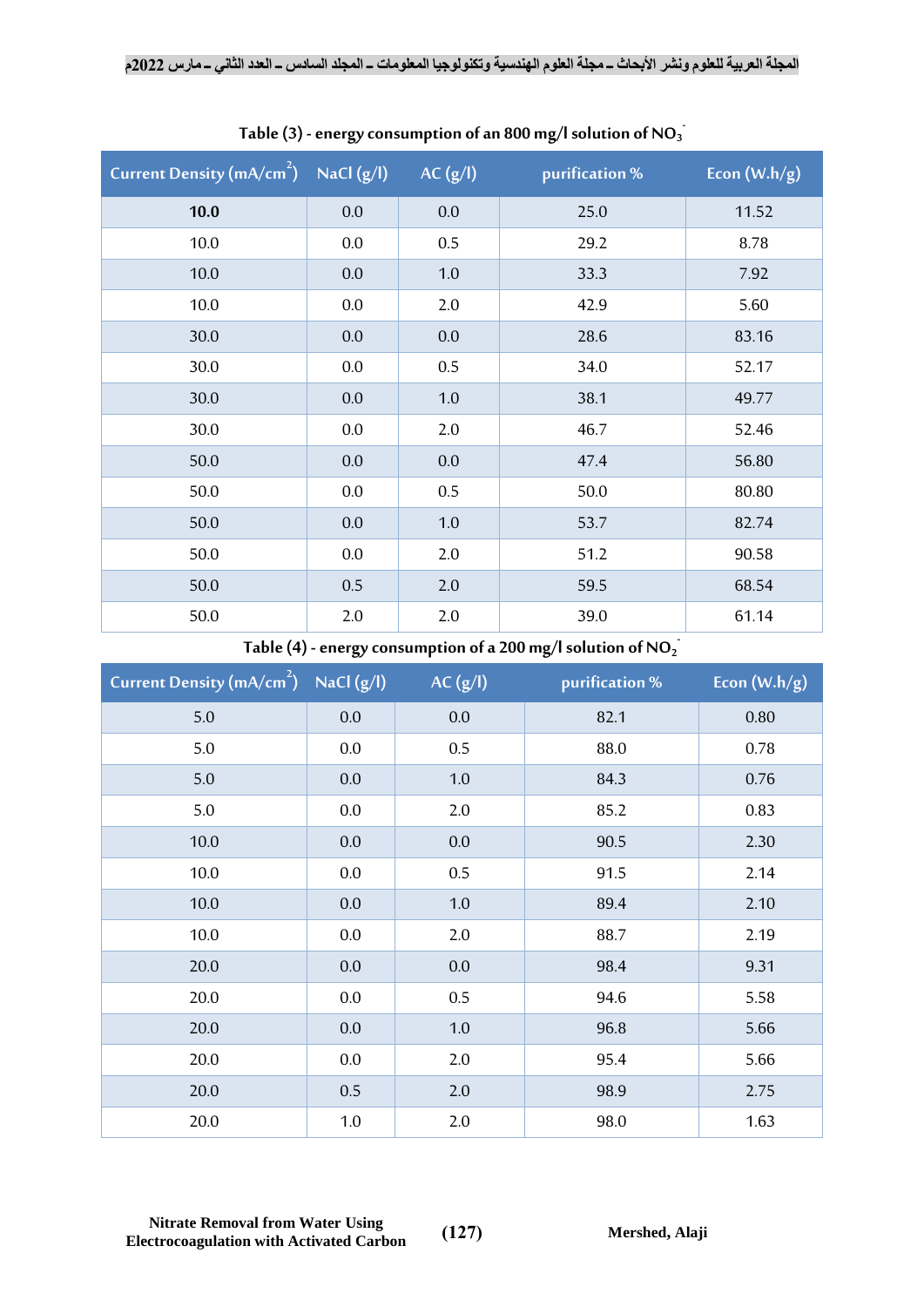## **Multiple Linear regression of**

#### Nitrate -Multiple Linear Regression

Model: Econ (W.h/g) =−7.7665+0.3215⋅Current Density (mA/cm2) −4.6695⋅NaCl (g/l) −0.5236⋅AC (g/l) +0.0842⋅purification %Econ (W.h/g) =−7.7665+0.3215⋅Current Density (mA/cm2) −4.6695⋅NaCl (g/l) −0.5236⋅AC (g/l) +0.0842⋅purification %

R-Squared: r2=r2=0.8843

#### **Nitrite - Multiple Linear Regression**

Model:

Econ (W.h/g) =47.1224+2.8889⋅Current Density (mA/cm2) −32.8494⋅NaCl (g/l) +17.2585⋅AC (g/l) −2.497⋅purification %Econ (W.h/g) =47.1224+2.8889⋅Current Density (mA/cm2) −32.8494⋅NaCl (g/l) +17.2585⋅AC (g/l) −2.497⋅purification %

R-Squared: r2=r2=0.9179

## **Table of Figures**

Figure (1) - [DR-890 Colorimeter Hach, USA](#page-5-0) 116

Figure (2) - [RXN-605D, China](#page-5-2) 116

- Figure (3) [Nuova II stir plate USA](#page-5-1) 116
- Figure (4) [Bench-scale EC reactor with monopolar electrodes in serial connection](#page-5-3) 116

Figure (5) - Adsorption isotherm for NO3 on  $0.0$  (g/l) AC 123

Figure (6) - Adsorption isotherm for NO2 on  $0.0$  (g/l) AC 123

Figure (7) - Adsorption isotherm for NO3 on  $0.5$  (g/l) AC 123

- Figure (8) Adsorption isotherm for NO2 on  $0.5$  (g/l) AC 123
- Figure (9) Adsorption isotherm for NO3 on 1.0  $(g/l)$  AC 123
- Figure (10) [Adsorption isotherm for NO2 on 1.0 \(g/l\) AC](#page-12-6) 123
- Figure (11) [Adsorption isotherm for NO3 on 2.0 \(g/l\) AC](#page-12-7) 123
- Figure (12) [Adsorption isotherm for NO2 on 2.0 \(g/l\) AC](#page-12-1) 123
- Figure (13) purification for NO3 [during 60 min of treatment with no addition of NaCl and AC](#page-11-0) 122
- Figure (14) [purification for NO2 during 60 min of](#page-11-1) treatment with no addition of NaCl and AC 122
- Figure (15) purification [for NO3 for 60 min of treatment with the addition of AC](#page-13-0) 124
- Figure (16) purification [for NO2 for 60 min of treatment with the addition of AC](#page-13-1) 124
- Figure (17) [purification for NO2 for 60 min of treatment with the addition of NaCl and AC](#page-13-2) 124
- Figure (18) [purification for NO2 for 60 min of treatment with the addition of NaCl and AC](#page-13-3) 124
- Figure (19) [purification for NO2 for 60 min of treatment with the addition of NaCl and AC, considering](#page-14-0)  [the no-addition case](#page-14-0) 125

| Figure (20) - energy consumption for NO3 after 60 min of treatment | 126 |
|--------------------------------------------------------------------|-----|
| Figure (21) - energy consumption for NO2 after 60 min of treatment | 126 |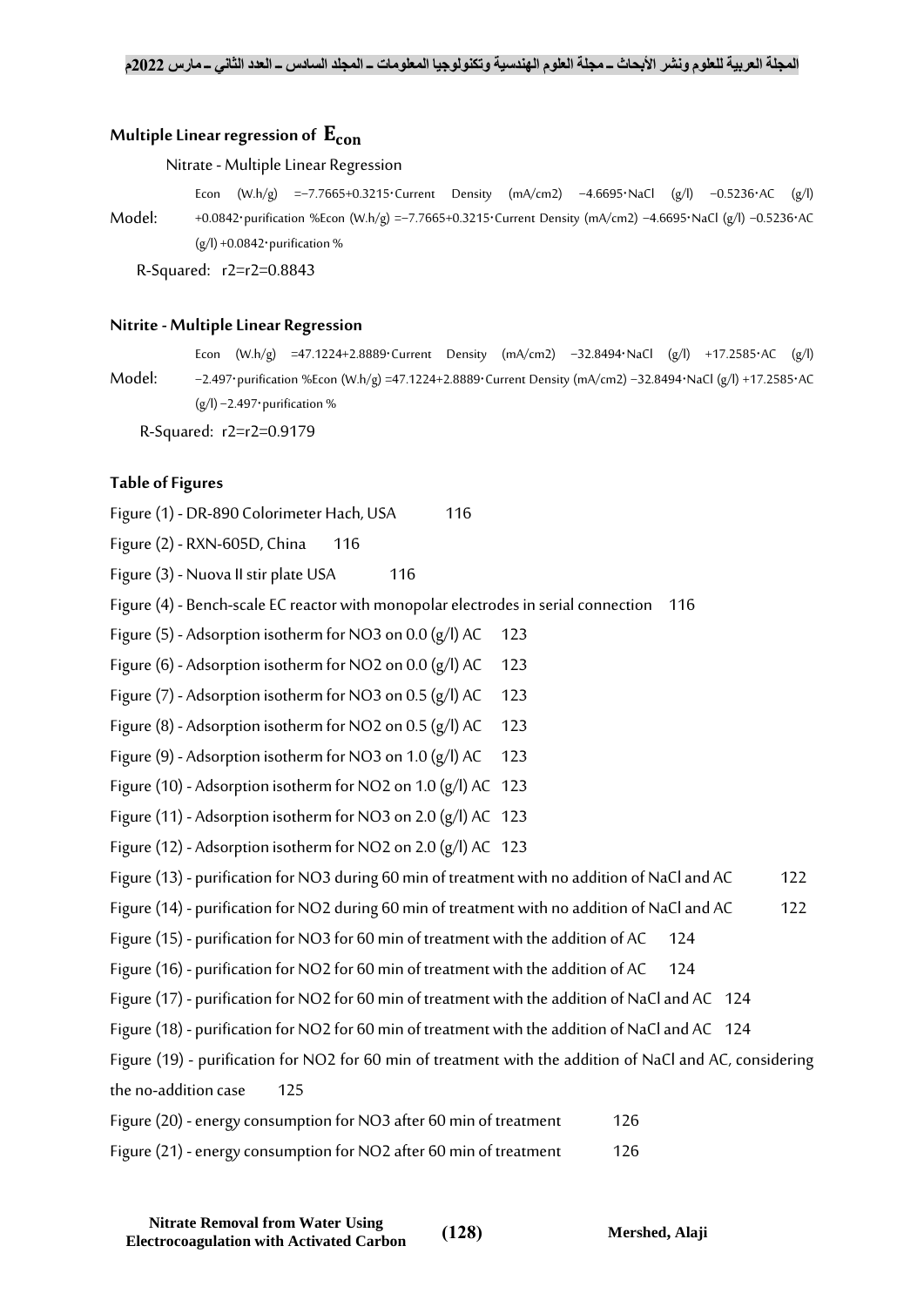- Figure (22) [energy consumption for NO3 after 60 min of treatment with the addition of AC and NaCl](#page-15-2) [126](#page-15-2)
- Figure (23) [energy consumption for NO2 after 60 min of treatment with the addition of AC and NaCl](#page-15-3) [126](#page-15-3)

# **Table of Tables**

- Table (1) [Nitrate Experiments](#page-5-4) 116
- Table (2) [Nitrite Experiments](#page-6-0) 117
- Table (3) energy consumption of an 800 mg/l solution of NO $_3^{\cdot}$ 127
- Table (4) energy consumption of a 200 mg/l solution of NO $_2^{\pm}$

**خطأ! اإلشارة املرجعية غي فة. رمعر ّ**

# **5.0 -Literatures**

- ARCHNA, K. SHARMA, S., & CHANDER SOBTI, R. (2012, April). E-Journal of Chemistry. Nitrate Removal from Ground Water: A Review, pp. 1667-1675.
- de Carvalho, H., Huang, J., Zhao, M., Liu, G., Dong, L., & Liu, X. (2015, April). Alexandria Engineering Journal. Improvement of Methylene Blue removal by electrocoagulation/banana peel adsorption coupling in a batch system, pp. 777-786.
- El-Shazly, A., Al-Zahrani, A., & Alhamed, Y. (2013, March). Electrochem. Sci. Kinetics and Performance Analysis of Batch Electrocoagulation Unit Used for the Removal of a Mixture of Phosphate and Nitrate Ions from Industrial Effluents, pp. 3176-3185.
- El-Shazly, A., Al-Zahrani, A., & Al-Shahrani, S. (2011, June 5). Int. J. Electrochem. Sci. Improvement of NO3 Removal from Wastewater by Using Batch Electrocoagulation Unit with Vertical Monopolar Aluminum Electrodes, pp. 4141-4149.
- Hossini, Hooshyar; Rezaee, Abbas;. (2014, August). Health Scope. *Optimization of Nitrate Reduction* by Electrocoagulation Using Response Surface Methodology.
- Koparal, A., & Bakir <sup>"</sup> O <sup>"</sup> g utveren, U. (2001, July 11). Journal of Hazardous Materials. *Removal of* nitrate from water by electroreduction and electrocoagulation, pp. 83-94.
- Narayanan, N., & Ganesan, M. (2008, April). Journal of Hazardous Materials. Use of adsorption using granular activated carbon (GAC) for the enhancement of removal of chromium from synthetic wastewater by electrocoagulation, pp. 575-580.
- Sebastian Secula, M., Cretescu1, I., Cagnon, B., Rozemarie Manea, L., Sergiu Stan, C., & Gabriela Breaban, I. (2013, July 10). Materials. Fractional Factorial Design Study on the Performance of GAC-Enhanced Electrocoagulation Process Involved in Color Removal from Dye Solutions, pp. 2723-2746.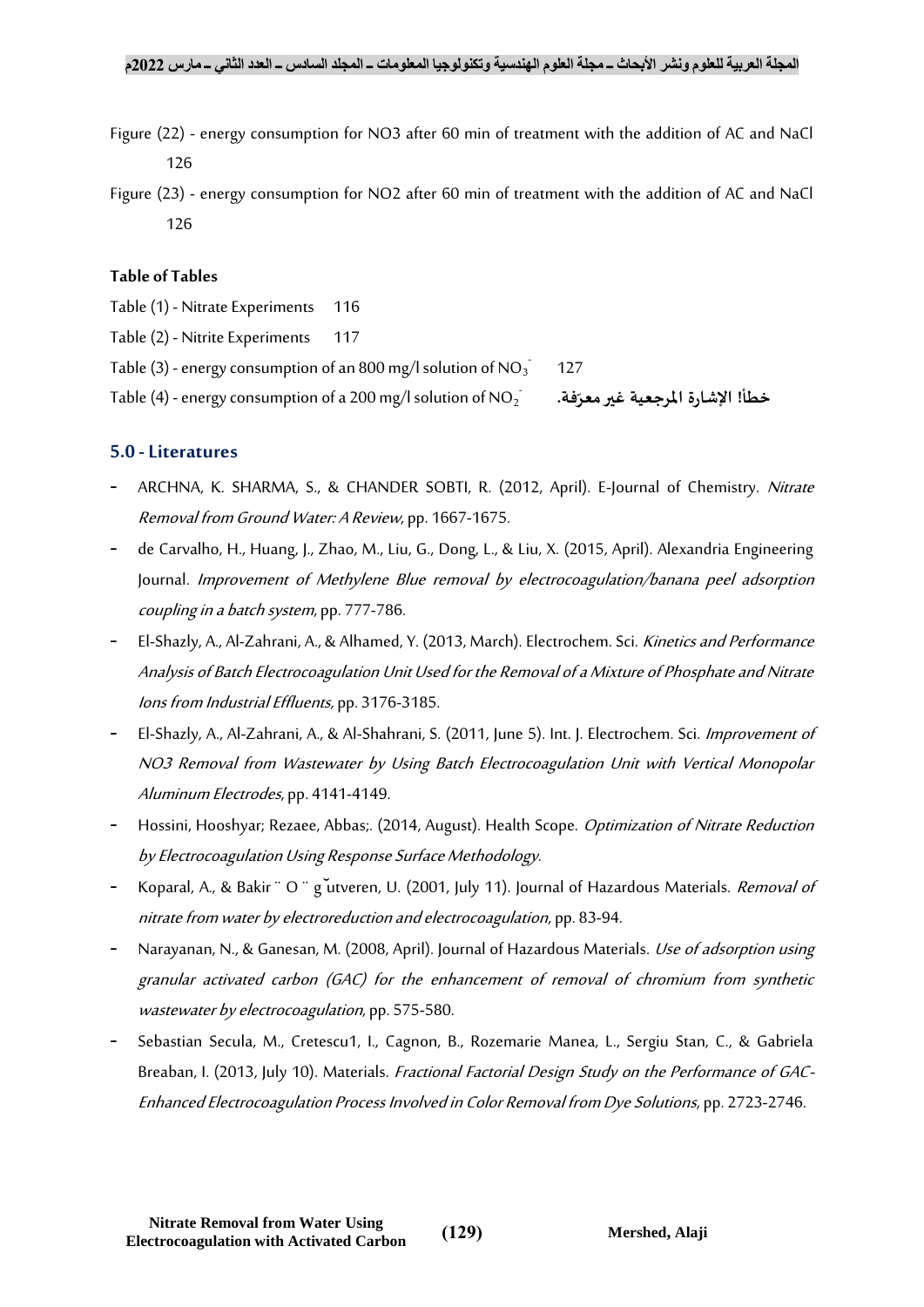- Secula, M., Cretescu, I., Cagnon, B., Manea, L., Stan, C., & Breaban, I. (2013, July). materials. Fractional Factorial Design Study on the Performance of GAC-Enhanced Electrocoagulation Process Involved in Color Removal from Dye Solutions, pp. 2723-2746.
- Vivek Narayanan, N., & Ganesan, M. (2008, March 26). Journal of Hazardous Materials. Use of adsorption using granular activated carbon (GAC) for the enhancement of removal of chromium from synthetic wastewater by electrocoagulation, pp. 575-580.

# **Table of References**:

- AIT-AHMED, N., HAMMACHE, H., EYRAUD, M., MAKHLOUFI, L., & GABOUZE, N. (2017). Synthesis of nanostructured ZnO/copper electrodes for Nitrate electroreduction.
- AL AJI, B., YAVUZ, Y. & KOPARAL, A. S. 2012. Electrocoagulation of heavy metals containing model wastewater using monopolar iron electrodes. Separation and Purification Technology, 86**,** 248-254.
- AMARINE, M., LEKHLIF, B., SINAN, M., EL RHARRAS, A., & ECHAABI, J. (2020). Treatment of Nitraterich groundwater using electrocoagulation with aluminum anodes. Groundwater for Sustainable Development, 100371.
- ALBORNOZ, L. L., MARDER, L., BENVENUTI, T., & BERNARDES, A. M. (2019). Electrodialysis applied to the treatment of an university sewage for water recovery. Journal of Environmental Chemical Engineering, 7(2), 102982.
- BARHOUMI, A., NCIB, S., CHIBANI, A., BRAHMI, K., BOUGUERRA, W., & ELALOUI, E. (2019). Highrate humic acid removal from cellulose and paper industry wastewater by combining electrocoagulation process with adsorption onto granular activated carbon. Industrial Crops and Products, 140, 111715.
- BELKADA, F. D., KITOUS, O., DROUICHE, N., AOUDJ, S., BOUCHELAGHEM, O., ABDI, N., ... & MAMERI, N. (2018). Electrodialysis for fluoride and Nitrate removal from synthesized photovoltaic industry wastewater. Separation and purification technology, 204, 108-115.
- BHATNAGAR, A. & SILLANPÄÄ, M. 2011. A review of emerging adsorbents for Nitrate removal from water. Chemical Engineering Journal, 168**,** 493-504.
- CAMARGO, J. A. & ALONSO, Á. 2006. Ecological and toxicological effects of inorganic nitrogen pollution in aquatic ecosystems: a global assessment. Environment international, 32**,** 831-849.
- CAO, S., & ZHOU, Y. (2019). New direction in biological nitrogen removal from industrial Nitrate wastewater via anammox. Applied microbiology and biotechnology, <sup>103</sup>(18), 7459-7466.
- CHEN, M., DOLLAR, O., SHAFER-PELTIER, K., RANDTKE, S., WASEEM, S., & PELTIER, E. (2020). Boron removal by electrocoagulation: Removal mechanism, adsorption models and factors influencing removal. Water Research, 170, 115362.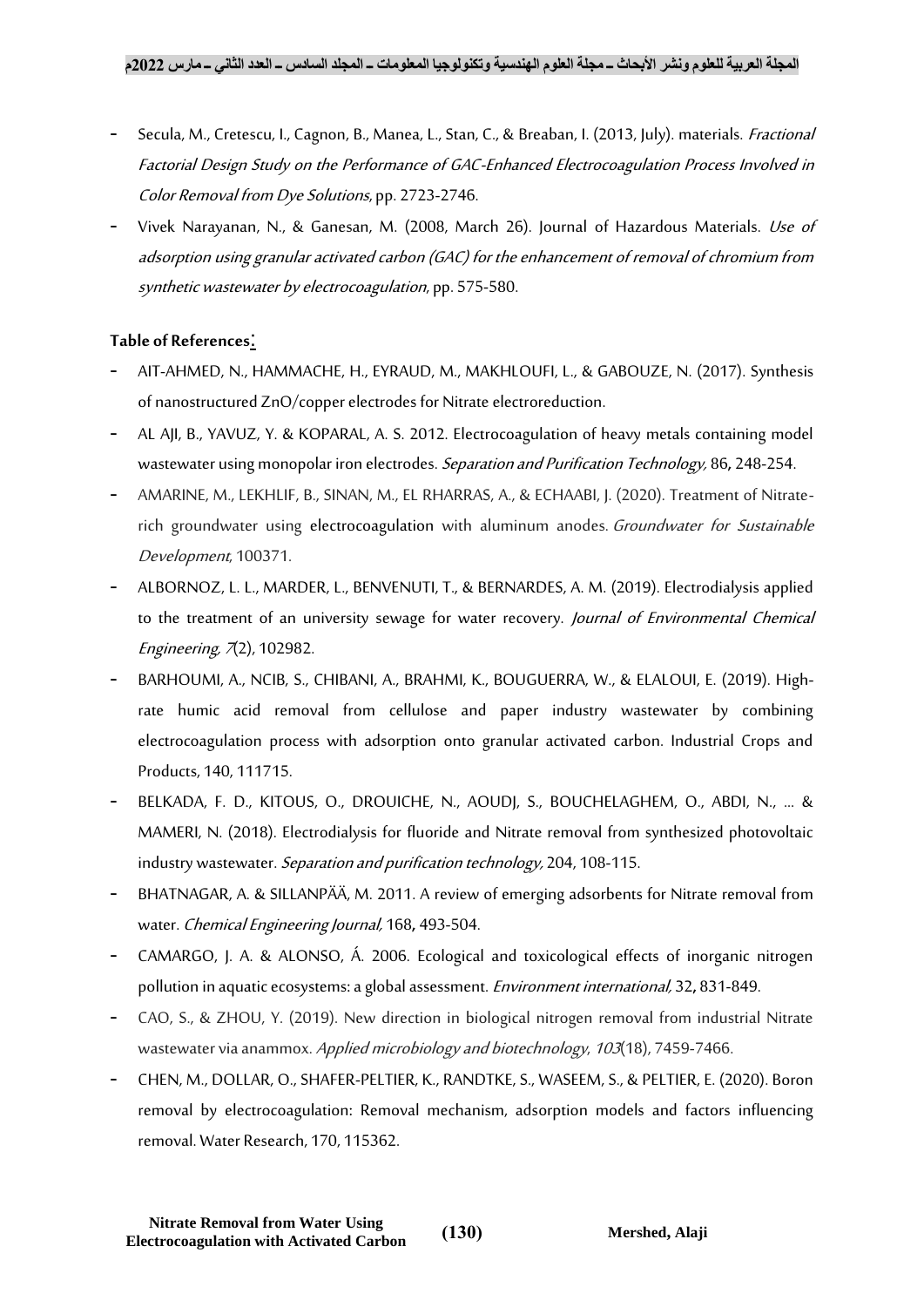- CHEN, G. 2004. Electrochemical technologies in wastewater treatment. Separation and purification Technology, 38**,** 11-41.
- DARBAN, A. K., SHAHEDI, A., TAGHIPOUR, F., & JAMSHIDI-ZANJANI, A. (2020). A review on industrial wastewater treatment via electrocoagulation processes. Current Opinion in Electrochemistry.
- DANISH, M., & AHMAD, T. (2018). A review on utilization of wood biomass as a sustainable precursor for activated carbon production and application. Renewable and Sustainable Energy Reviews, 87, 1- 21.
- DE CARVALHO, H. P., HUANG, J., ZHAO, M., LIU, G., DONG, L., & LIU, X. (2015). Improvement of Methylene Blue removal by electrocoagulation/banana peel adsorption coupling in a batch system. Alexandria Engineering Journal, <sup>54</sup>(3), 777-786.
- DEMIRAL, H. & GÜNDÜZOĞLU, G. 2010. Removal of Nitrate from aqueous solutions by activated carbon prepared from sugar beet bagasse. Bioresource technology, 101**,** 1675-1680.
- DIAS, J. M., ALVIM-FERRAZ, M. C., ALMEIDA, M. F., RIVERA-UTRILLA, J. & SÁNCHEZ-POLO, M. 2007. Waste materials for activated carbon preparation and its use in aqueous-phase treatment: a review. Journal of Environmental Management, 85**,** 833-846.
- DREYSE, P., ISAACS, M., CALFUMÁN, K., CÁCERES, C., ALIAGA, A., AGUIRRE, M. J., & VILLAGRA, D. (2011). Electrochemical reduction of Nitrite at poly-[Ru (5-NO2-phen) 2Cl] tetrapyridylporphyrin glassy carbon modified electrode. Electrochimica acta, 56(14), 5230-5237.
- DROUICHE, N., AOUDJ, S., LOUNICI, H., DROUICHE, M., OUSLIMANE, T. & GHAFFOUR, N. 2012. Fluoride removal from pretreated photovoltaic wastewater by electrocoagulation: an investigation of the effect of operational parameters. Procedia Engineering, 33**,** 385-391.
- EL-ASHTOUKHY, E. Z., AMIN, N. K., FOUAD, Y. O., & HAMAD, H. A. (2020). Intensification of a new electrocoagulation system characterized by minimum energy consumption and maximum removal efficiency of heavy metals from simulated wastewater. Chemical Engineering and Processing-Process Intensification, 154, 108026.
- EL-SHAZLY, A., AL-ZAHRANI, A. & AL-SHAHRANI, S. 2011. Improvement of NO3-removal from wastewater by using batch electrocoagulation unit with vertical monopolar aluminum electrodes. Int. J. Electrochem. Sci, 6**,** 4141-4149.
- GHADIRI, S. K., NASSERI, S., NABIZADEH, R., KHOOBI, M., NAZMARA, S., & MAHVI, A. H. (2017). Adsorption of Nitrate onto anionic bio-graphene nanosheet from aqueous solutions: Isotherm and kinetic study. Journal of Molecular Liquids, 242, 1111-1117.
- GHANIM, A. & AJJAM, S. 2013. Kinetic Modelling of Nitrate Removal from Aqueous Solution during Electrocoagulation. Civil and Environmental Research, 3**,** 64-73.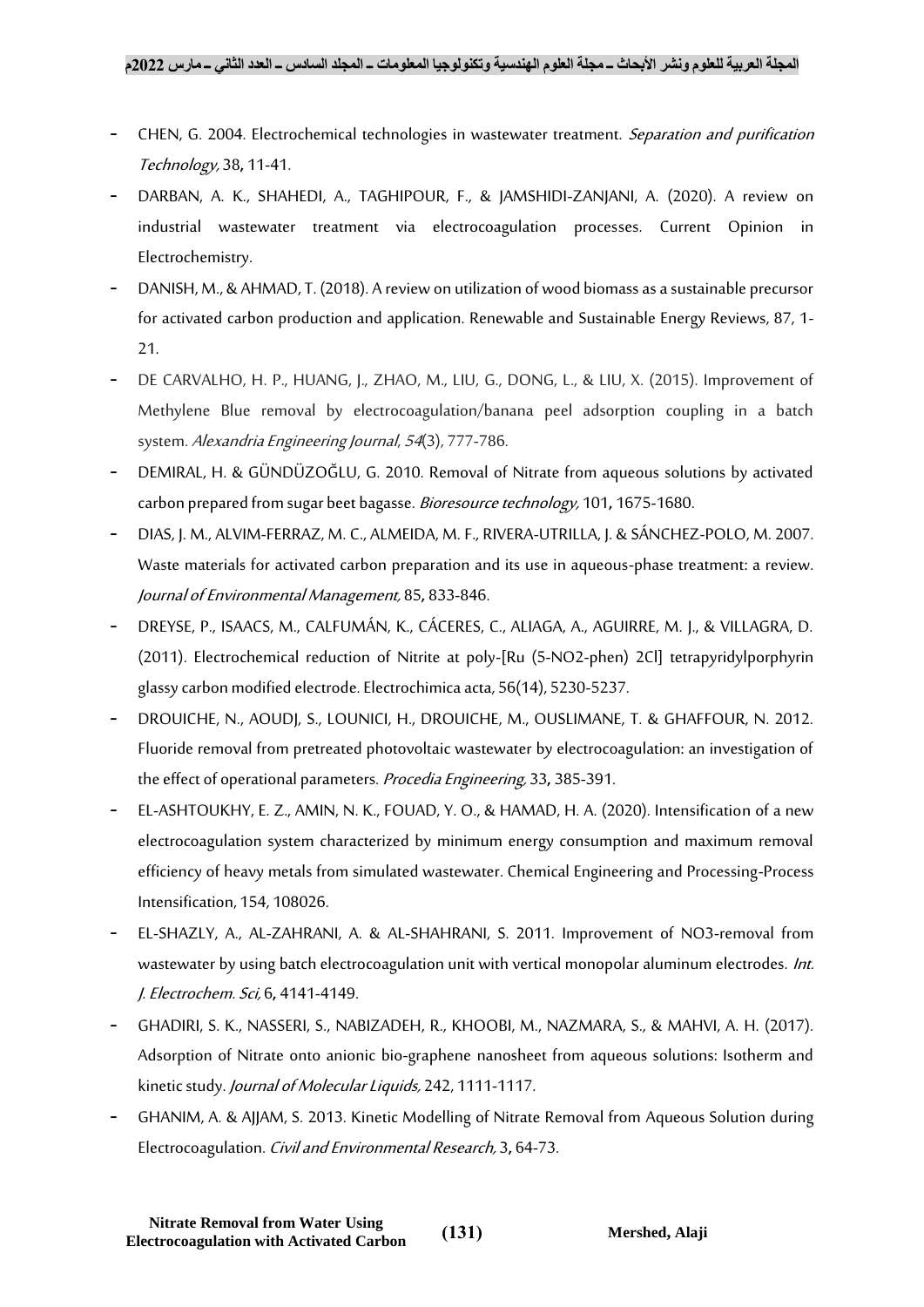- GHERNAOUT, D., IRKI, S. & BOUCHERIT, A. 2014. Removal of Cu2+ and Cd2+, and humic acid and phenol by electrocoagulation using iron electrodes. Desalination and Water Treatment, 52**,** 3256- 3270.
- GILPAVAS, E., DOBROSZ-GÓMEZ, I., & GÓMEZ-GARCÍA, M. Á. (2019). Optimization and toxicity assessment of a combined electrocoagulation, H2O2/Fe2+/UV and activated carbon adsorption for textile wastewater treatment. Science of the Total Environment, 651, 551-560.
- GUO, J., GUO, P., YU, M., SUN, Z., LI, P., YANG, T., ... & ZHANG, L. (2018). Chemical Reduction of Nitrate Using Nanoscale Bimetallic Iron/Copper Particles. Polish Journal of Environmental Studies, 27(5).
- GUPTA, S. K., GUPTA, R., GUPTA, A., SETH, A., BASSIN, J. & GUPTA, A. 2000. Recurrent acute respiratory tract infections in areas with high Nitrate concentrations in drinking water. *Environmental* Health Perspectives, 108**,** 363.
- HASHIM, K. S., AL KHADDAR, R., JASIM, N., SHAW, A., PHIPPS, D., KOT, P., ... & ALAWSH, R. (2019). Electrocoagulation as a green technology for phosphate removal from river water. Separation and Purification Technology, 210, 135-144.
- HOSSINI, H. & REZAEE, A. 2014. Optimization of Nitrate Reduction by Electrocoagulation Using Response Surface Methodology. Health Scope, 3.
- HUI, C., GUO, X., SUN, P., KHAN, R. A., ZHANG, Q., LIANG, Y., & ZHAO, Y. H. (2018). Removal of Nitrite from aqueous solution by Bacillus amyloliquefaciens biofilm adsorption. Bioresource technology, 248, 146-152.
- ISA, M. H., EZECHI, E. H., AHMED, Z., MAGRAM, S. F. & KUTTY, S. R. M. 2014. Boron removal by electrocoagulation and recovery. water research, 51**,** 113-123.
- JADHAV, S. V., MARATHE, K. V., & RATHOD, V. K. (2016). A pilot scale concurrent removal of fluoride, arsenic, sulfate and Nitrate by using nanofiltration: Competing ion interaction and modelling approach. Journal of Water Process Engineering, 13, 153-167.
- KUMAR, N. S. & GOEL, S. 2010. Factors influencing arsenic and Nitrate removal from drinking water in a continuous flow electrocoagulation (EC) process. Journal of hazardous materials, 173**,** 528-533.
- LI, M., FENG, C., ZHANG, Z., LEI, X., CHEN, R., YANG, Y. & SUGIURA, N. 2009. Simultaneous reduction of Nitrate and oxidation of by-products using electrochemical method. Journal of hazardous materials, 171**,** 724-730.
- LÓPEZ-GUZMÁN, M., ALARCÓN-HERRERA, M. T., IRIGOYEN-CAMPUZANO, J. R., TORRES-CASTAÑÓN, L. A., & REYNOSO-CUEVAS, L. (2019). Simultaneous removal of fluoride and arsenic from well water by electrocoagulation. Science of the Total Environment, 678, 181-187.
- MAJUMDAR, D., & GUPTA, N. (2000). Nitrate pollution of groundwater and associated human health disorders. *Indian journal of environmental health*, 42(1), 28-39.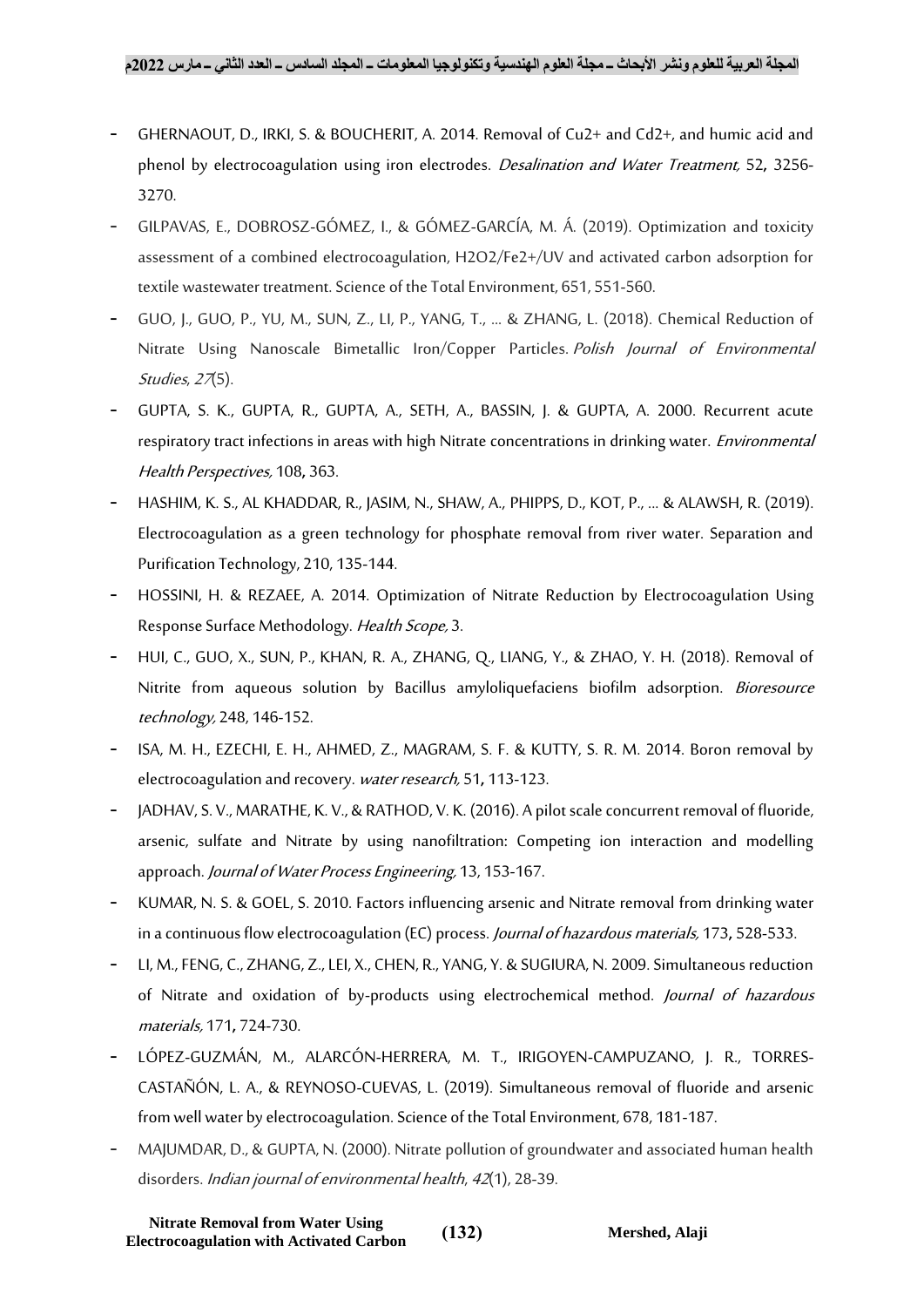- MENDOW, G., GROSSO, C. I., SÁNCHEZ, A., & QUERINI, C. A. (2017). Hybrid process for the purification of water contaminated with Nitrites: Ion exchange plus catalytic reduction. *Chemical* Engineering Research and Design, 125, 348-360.
- MURUGANANTHAN, M., RAJU, G. B. & PRABHAKAR, S. 2004. Removal of sulfide, sulfate and sulfite ions by electro coagulation. Journal of hazardous materials, 109**,** 37-44.
- NAZLABADI, E., MOGHADDAM, M. R. A., & KARAMATI-NIARAGH, E. (2019). Simultaneous removal of Nitrate and Nitrite using electrocoagulation/floatation (ECF): A new multi-response optimization approach. Journal of environmental management, <sup>250</sup>, 109489.
- NUJIĆ, M., MILINKOVIĆ, D., & HABUDA-STANIĆ, M. (2017). Nitrate removal from water by ion exchange. Croatian journal of food science and technology, 9(2), 182-186.
- OLAWUYI, O. J., ERHONSELE, O. O., CHUKWUKA, K. S., & FANEYE, A. O. (2020). Morphological and Genomic responses of Pennisetum glaucum L.(Pearl Millet) to Lead Nitrate. Advances in Environmental Biology, 14(7), 31-46.
- ORGANIZATION, W. H. 2004. Guidelines for drinking-water quality: recommendations, World Health Organization.
- ÖZTÜRK, N. & BEKTAŞ, T. E. L. 2004. Nitrate removal from aqueous solution by adsorption onto various materials. Journal of hazardous materials, 112**,** 155-162.
- PRIMO, O., RIVERO, M. J., URTIAGA, A. M. & ORTIZ, I. 2009. Nitrate removal from electro-oxidized landfill leachate by ion exchange. Journal of hazardous materials, 164**,** 389-393.
- RICHARDS, L. A., VUACHÈRE, M. & SCHÄFER, A. I. 2010. Impact of pH on the removal of fluoride, Nitrate and boron by nanofiltration/reverse osmosis. Desalination, 261**,** 331-337.
- SAHLI, M. M., ANNOUAR, S., MOUNTADAR, M., SOUFIANE, A. & ELMIDAOUI, A. 2008. Nitrate removal of brackish underground water by chemical adsorption and by electrodialysis. *Desalination*, 227**,** 327-333.
- SCHULLEHNER, J., HANSEN, B., THYGESEN, M., PEDERSEN, C. B., & SIGSGAARD, T. (2018). Nitrate in drinking water and colorectal cancer risk: A nationwide population‐based cohort study. International journal of cancer, 143(1), 73-79.
- SECULA, M. S., CAGNON, B., DE OLIVEIRA, T. F., CHEDEVILLE, O., & FAUDUET, H. (2012). Removal of acid dye from aqueous solutions by electrocoagulation/GAC adsorption coupling: Kinetics and electrical operating costs. Journal of the Taiwan Institute of Chemical Engineers, 43(5), 767-775.
- SEMITSOGLOU-TSIAPOU, S., TEMPLETON, M. R., GRAHAM, N. J. D., MANDAL, S., LEAL, L. H., & KRUITHOF, J. C. (2018). Potential formation of mutagenicity by low pressure-UV/H 2 O 2 during the treatment of Nitrate-rich source waters. Environmental Science: Water Research & Technology, 4(9), 1252-1261.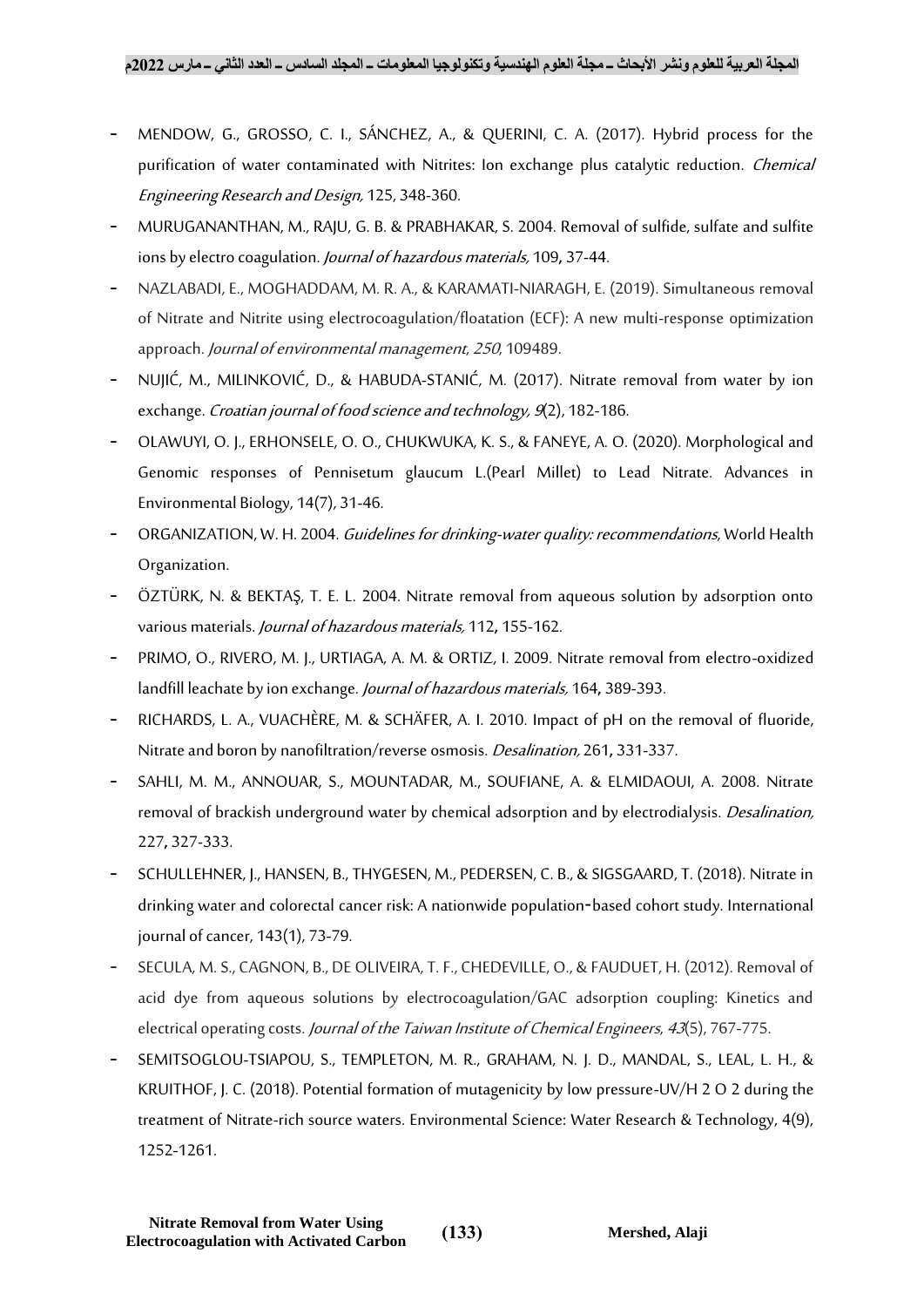- SERAJ, S., KUNAL, P., LI, H., HENKELMAN, G., HUMPHREY, S. M., & WERTH, C. J. (2017). PdAu alloy nanoparticle catalysts: effective candidates for Nitrite reduction in water. Acs Catalysis, 7(5), 3268-3276.
- SHARMA, S. K. & SOBTI, R. C. 2012. Nitrate removal from ground water: a review. *Journal of* Chemistry, 9**,** 1667-1675.
- SOLTANIAN, M., JANJANI, H., SOLTANIAN, S., & JANJANI, M. (2016). Evaluation of electro coagulation process for the removal of sulfate and sulfite ions from aqueous.
- SULYMAN, M., NAMIESNIK, J., & GIERAK, A. (2017). Low-cost Adsorbents Derived from Agricultural By-products/Wastes for Enhancing Contaminant Uptakes from Wastewater: A Review. Polish Journal of Environmental Studies, 26(3).
- SUZUKI, T., MORIBE, M., OYAMA, Y. & NIINAE, M. 2012. Mechanism of Nitrate reduction by zerovalent iron: equilibrium and kinetics studies. Chemical Engineering Journal, 183**,** 271-277.
- TEMKIN, A., EVANS, S., MANIDIS, T., CAMPBELL, C., & NAIDENKO, O. V. (2019). Exposure-based assessment and economic valuation of adverse birth outcomes and cancer risk due to Nitrate in United States drinking water. Environmental research, 176, 108442.
- UZUN, H. I., & DEBIK, E. (2019). Economical approach to Nitrate removal via membrane capacitive deionization. Separation and purification technology, 209, 776-781.
- VASUDEVAN, S., EPRON, F., LAKSHMI, J., RAVICHANDRAN, S., MOHAN, S. & SOZHAN, G. 2010. Removal of NO3–from Drinking Water by Electrocoagulation–An Alternate Approach. Clean–Soil, Air, Water, 38**,** 225-229.
- VASUDEVAN, S., SOZHAN, G., RAVICHANDRAN, S., JAYARAJ, J., LAKSHMI, J. & SHEELA, M. 2008. Studies on the removal of phosphate from drinking water by electrocoagulation process. *Industrial &* Engineering Chemistry Research, 47**,** 2018-2023.
- WANG, Q., FENG, C., ZHAO, Y. & HAO, C. 2009. Denitrification of Nitrate contaminated groundwater with a fiber-based biofilm reactor. Bioresource Technology, 100**,** 2223-2227.
- YANG, G. C. & LEE, H.-L. 2005. Chemical reduction of Nitrate by nanosized iron: kinetics and pathways. Water research, 39**,** 884-894.
- YOUSEFI, N., FATEHIZEDEH, A., GHADIRI, K., MIRZAEI, N., ASHRAFI, S. D., & MAHVI, A. H. (2016). Application of nanofilter in removal of phosphate, fluoride and Nitrite from groundwater. Desalination and Water Treatment, 57(25), 11782-11788.
- ZAIED, M. & BELLAKHAL, N. 2009. Electrocoagulation treatment of black liquor from paper industry. Journal of hazardous materials, 163**,** 995-1000.
- ZAROUAL, Z., CHAAIR, H., ESSADKI, A., EL ASS, K. & AZZI, M. 2009. Optimizing the removal of trivalent chromium by electrocoagulation using experimental design. *Chemical Engineering Journal*, 148**,** 488-495.